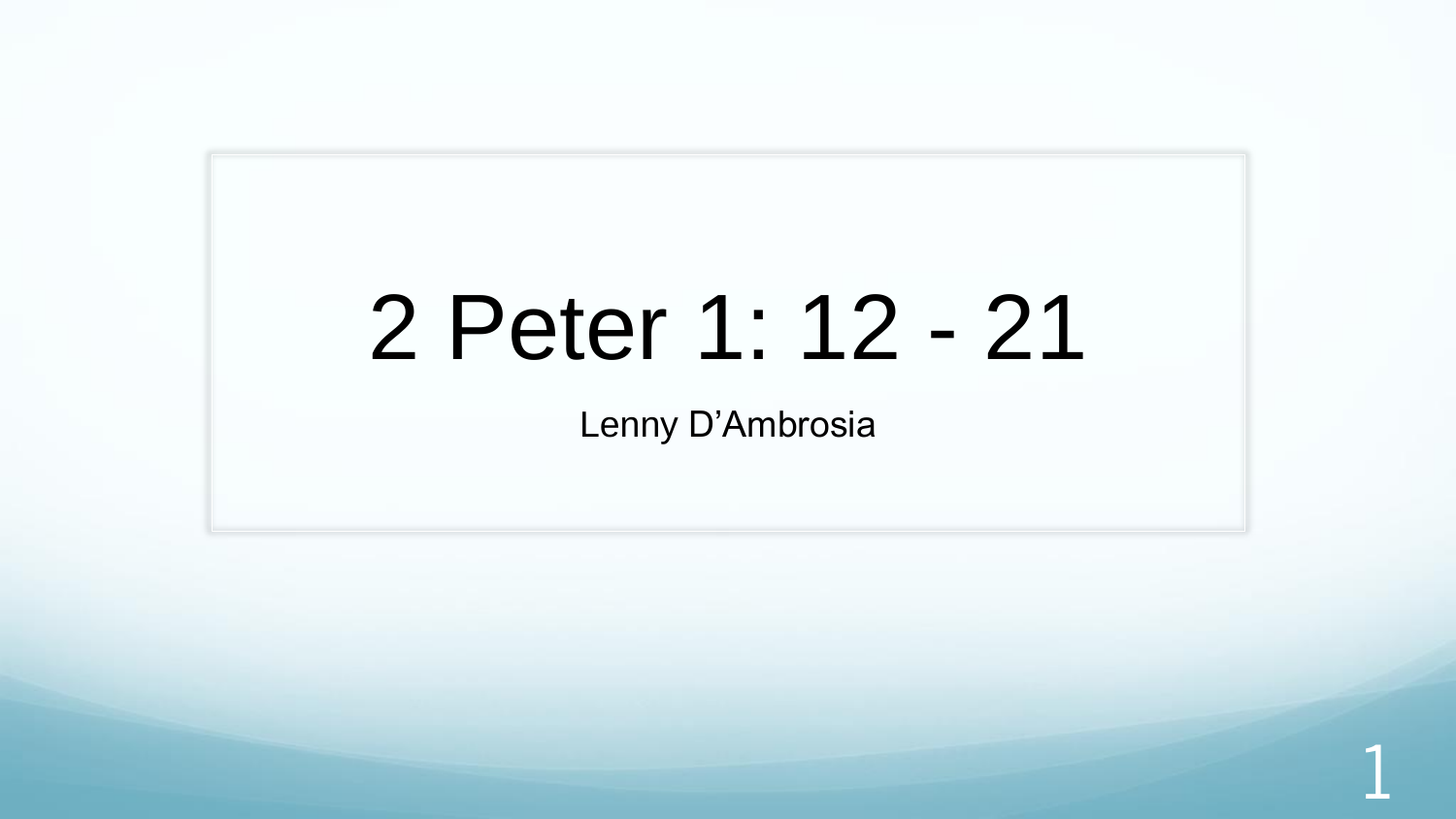### 2 Peter 1: 12-21

### Ch 1: 1-2 **A. Salutation**

### Ch 1: 3-4 **B. The Great gift of Christ the Messiah – Salvation**

- Christ is the Messiah worthy of total devotion.
- Christ is the Messiah of Faith.
- Christ is the Messiah of grace and peace.
- Christ is the Messiah of life and godliness.
- Christ is the Messiah of the divine nature.

### Ch 1: 5-11 **C. The Great Things of the Believer's Life**

1. Add and grow in virtues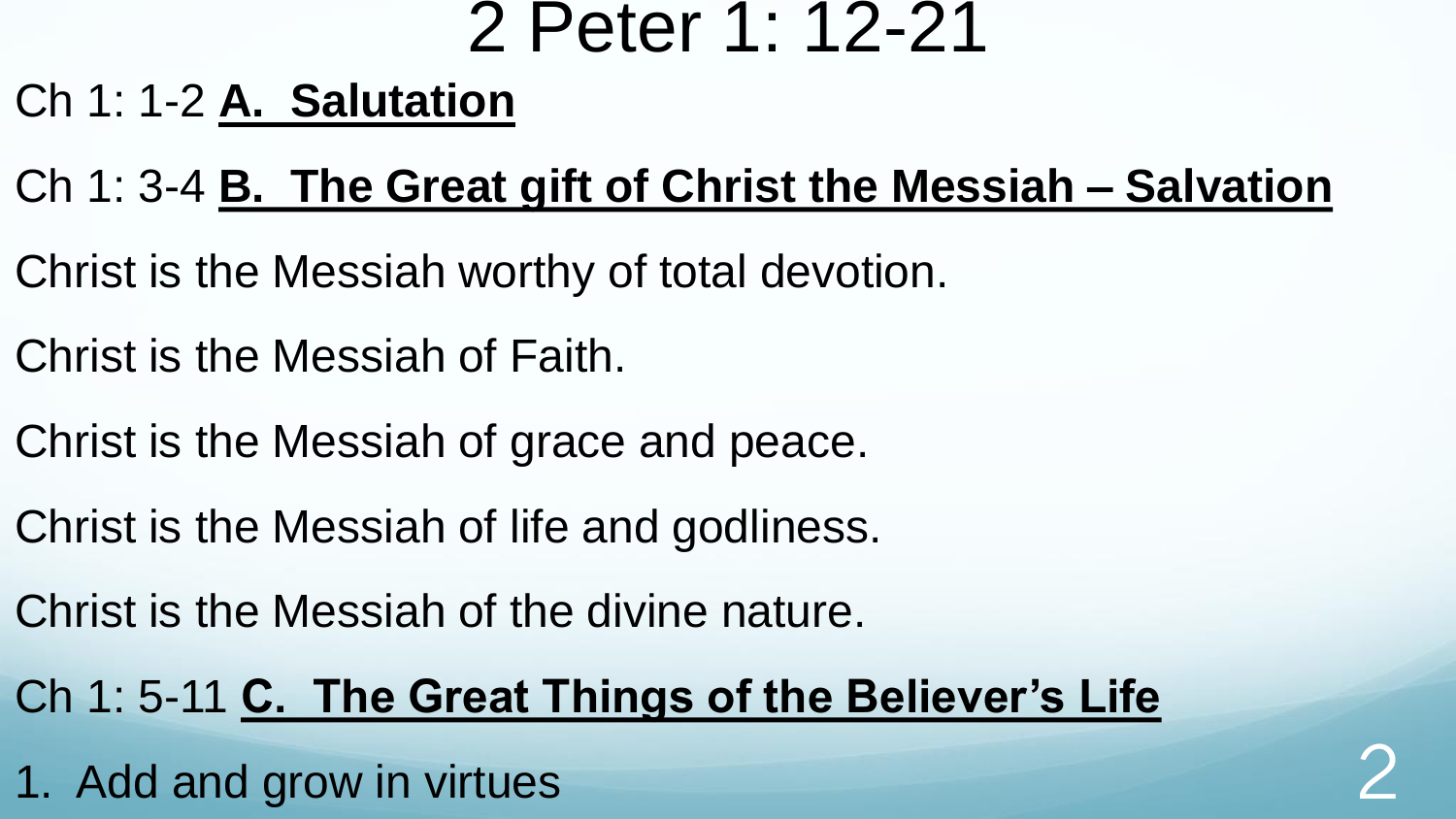## 2 Peter 1: 12 - 21

#### **5/16/21**

#### Ch 1: 12-15 **C. The Great Things of the Believer's Life (continued)**

2. Use these virtues in your Christian Walk of Life to live a righteous life and with God's grace and mercy you may inherit eternal life.

3. Share these virtues with your brothers and sisters in Christ and those in the world.

#### Ch 1: 16-21 **D. The Great Proof of Salvation**

The first proof of salvation – The Great eyewitness account of Christ's majesty and transfiguration.

The second proof of salvation – The account of prophecy and Scripture

Similarities between 2 Peter and Jude 3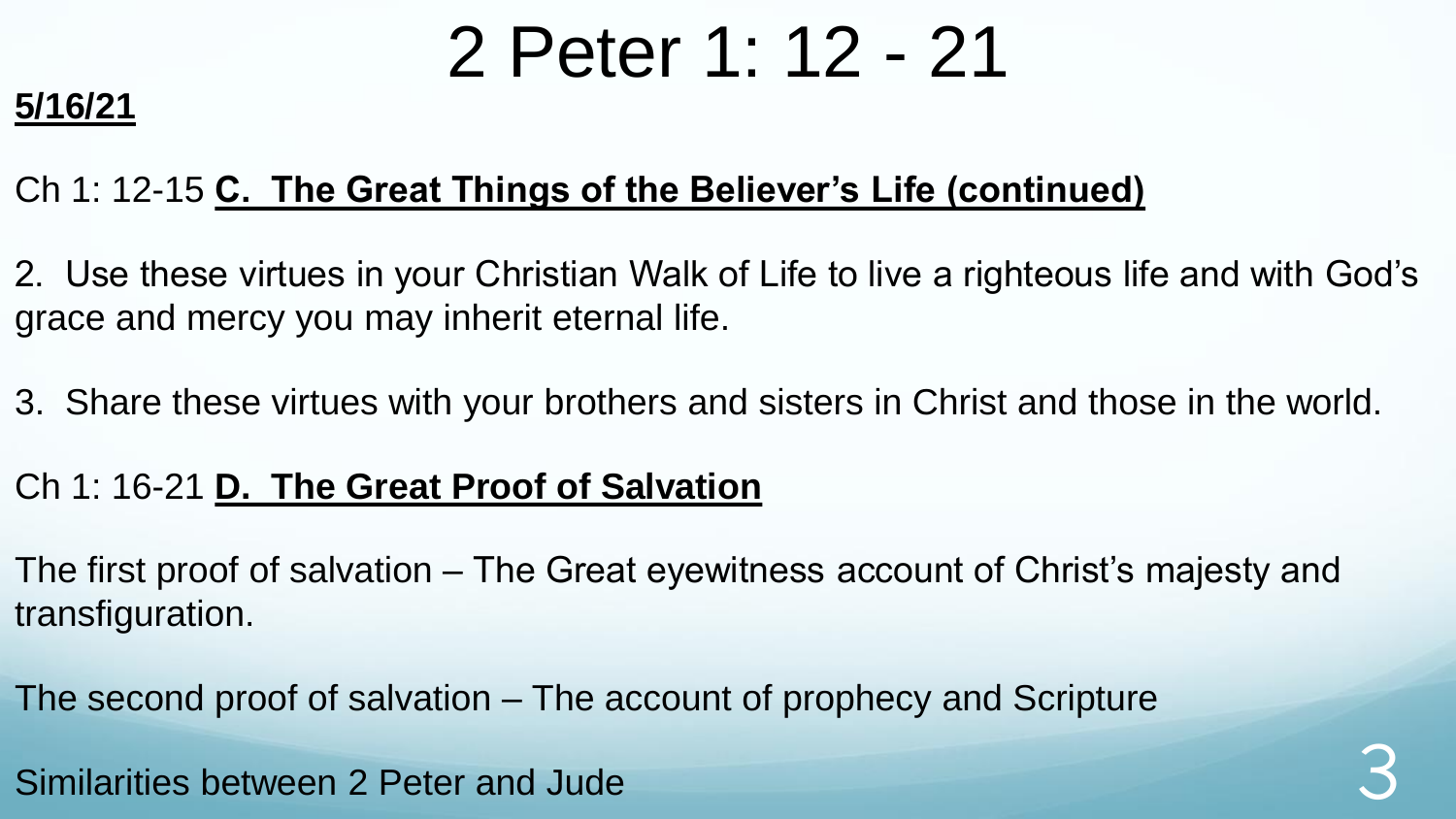**1. In what did Peter say his readers were established? ([1:12\)](http://www.crossbooks.com/verse.asp?ref=2Pe+1%3A12)**

# **2 Peter 1:12**

- <sup>12</sup> Therefore, I will always be ready to remind
- **you of these things,** even though you *already*
- know *them,* and **have been established in the truth which is present with** *you.*
- **You have been established in the truth which is present with** *you.*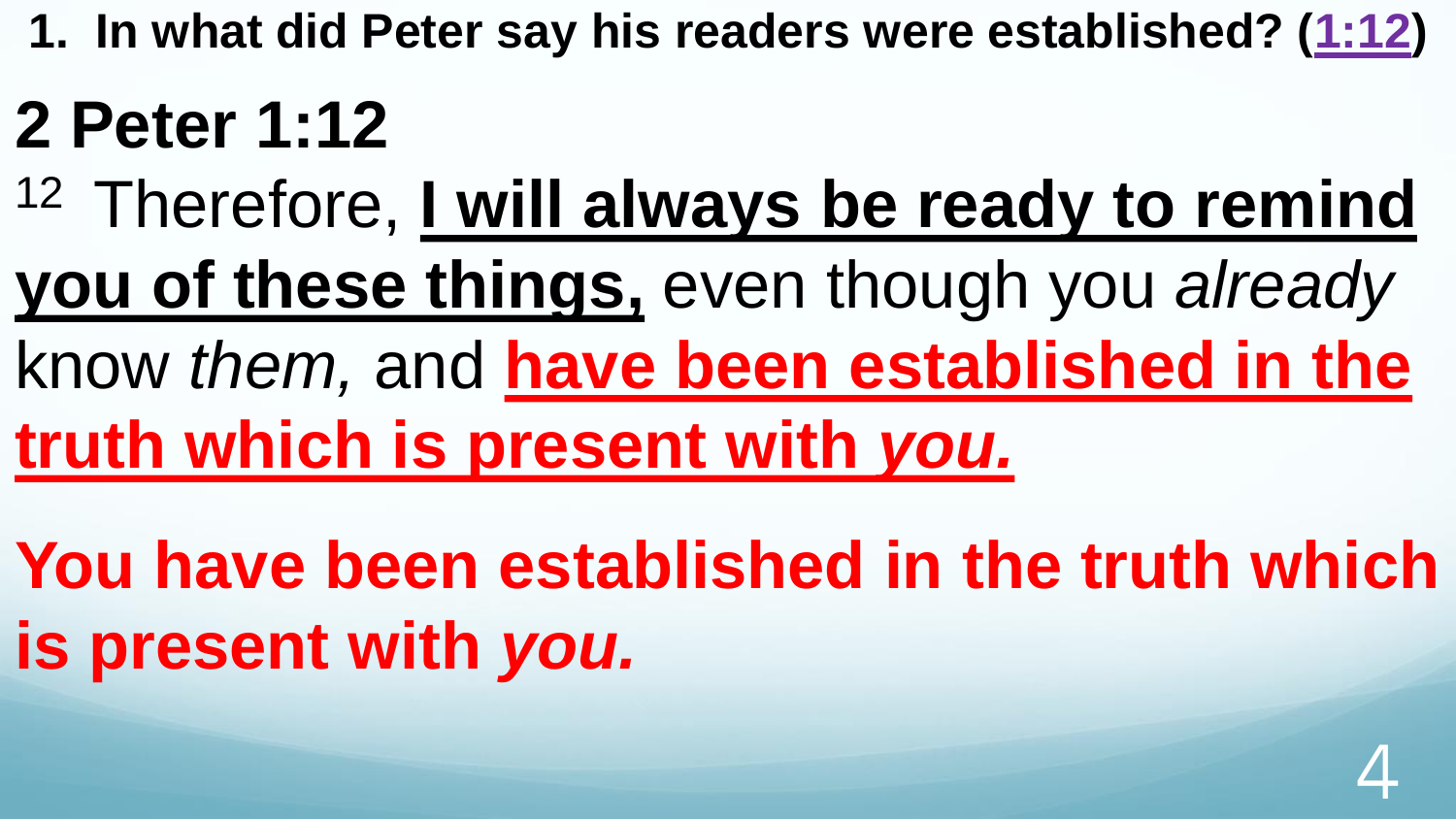## **1. In what did Peter say his readers were established? ([1:12\)](http://www.crossbooks.com/verse.asp?ref=2Pe+1%3A12) I will always be ready to remind you of these things,**

**A.** The greatness, blessings and God's promises of salvation - 2 Peter 1: 1-4

**B.** The great power of Christian qualities (virtues) that we diligent apply to our lives – 2 Peter 1: 5-10

**C.** "The entrance into the eternal kingdom of our Lord Jesus Christ will abundantly supplied to you" – 2 Peter 1: 11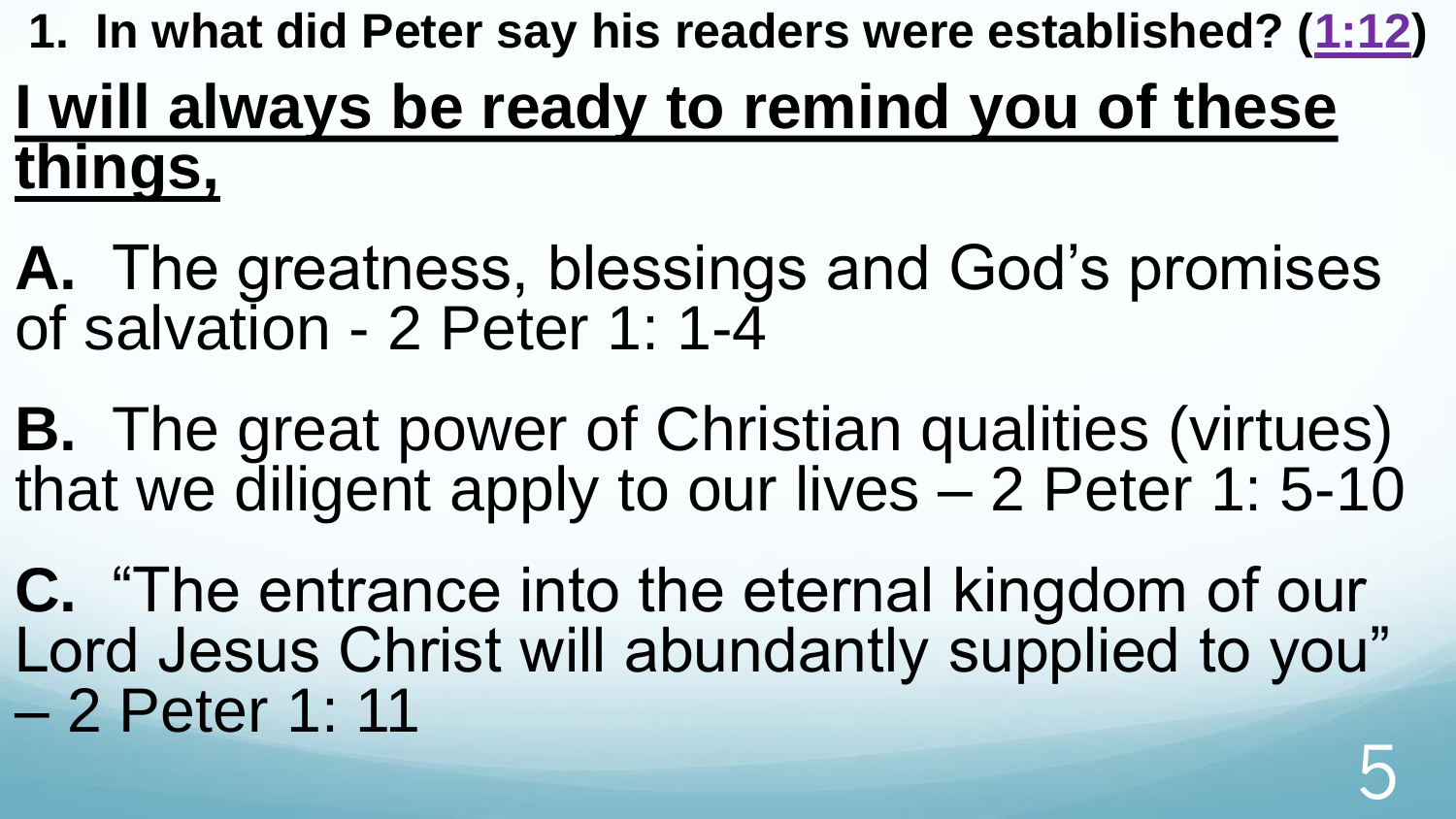### **1. In what did Peter say his readers were established? ([1:12\)](http://www.crossbooks.com/verse.asp?ref=2Pe+1%3A12)**

**D.** Peter, as a shepherd, displays gentleness, meekness and tenderness when he acknowledged that his readers **already**  possessed godly virtues.

### **Colossians 1:3-6**

<sup>3</sup> We give thanks to God, the Father of our Lord Jesus Christ, praying always for you,

<sup>4</sup>since we heard of your **faith in Christ Jesus** and t**he love which you have for all the saints**;

 $\frac{5}{5}$  because of the **hope laid up for you in heaven**, of which you previously heard in **the word of truth, the gospel** 

<sup>6</sup> which has come to you, just as in all the world also it is **constantly bearing fruit and increasing**, even as *it has been doing* in you also **since the day you heard** *of it* **and understood the grace of God in truth;**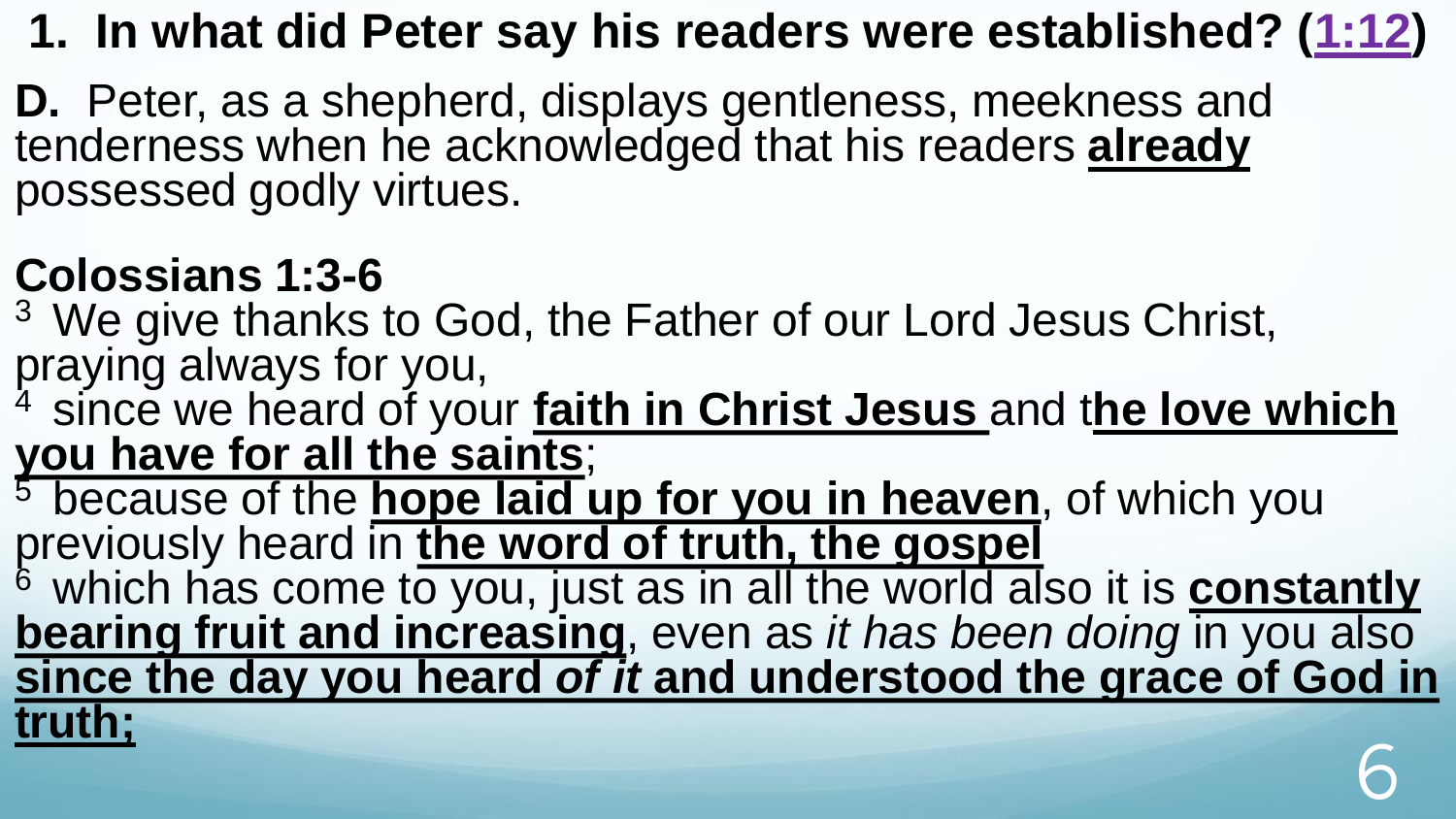**2. What did Peter think it was right for him to do? And what was imminent in his life?([1:13](http://www.crossbooks.com/verse.asp?ref=2Pe+1%3A13)-14)**

## **2 Peter 1:13-14**

- $13$  I consider it right, as long as I am in this *earthly* dwelling, **to stir you up by way of reminder,**
- <sup>14</sup> knowing that the laying aside of my **earthly dwelling is imminent**, as also our Lord Jesus Christ has made clear to me.

- **A. To stir you up by way of reminder**
- **B. Peter is close to death**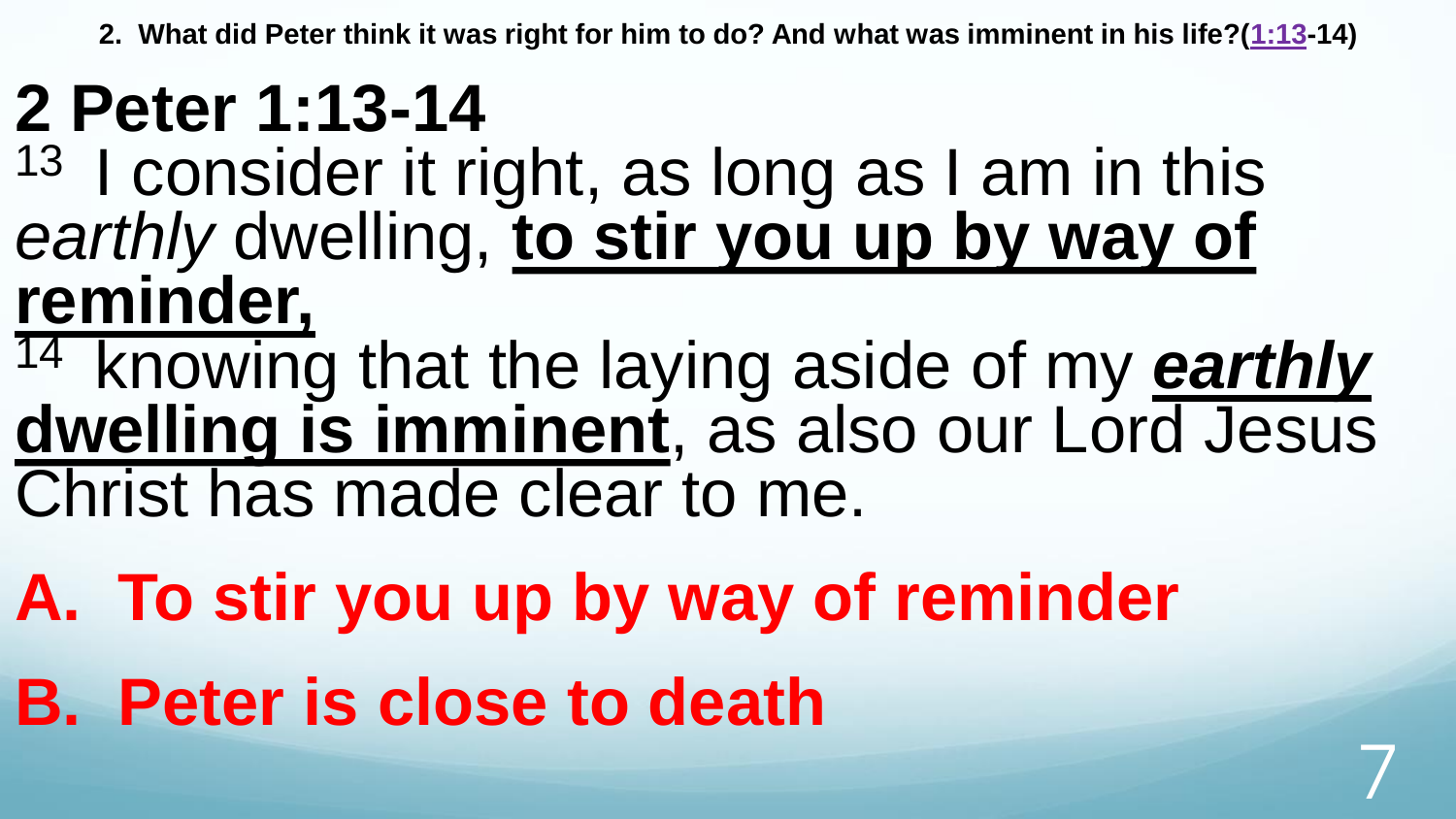**2. What did Peter think it was right for him to do? And what was imminent in his life?([1:13](http://www.crossbooks.com/verse.asp?ref=2Pe+1%3A13)-14)**

### **A. By way of reminder**

Peter keeps teaching and reviewing doctrines and commands in Scripture.

**B.** Knowing that the laying aside of my *earthly* **dwelling is imminent**

### **2 Corinthians 5:1-2**

 $1$  For we know that if the earthly tent which is our house is torn down, we have a building from God, a house not made with hands, eternal in the heavens. <sup>2</sup>For indeed in this *house* we groan, longing to be clothed with our dwelling from heaven,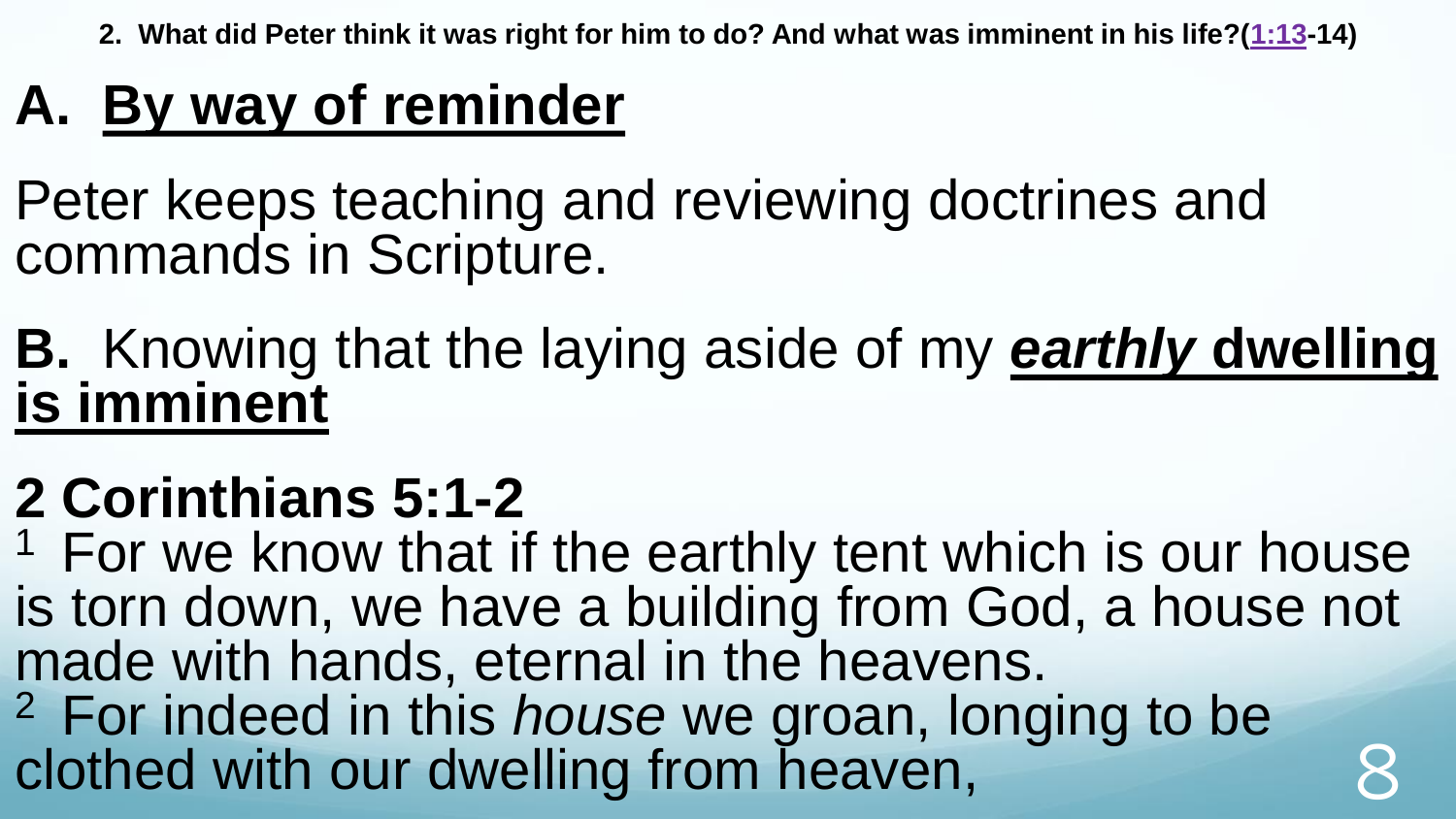**3. What did Peter want his readers to be able to do after his death? ([1:15](http://www.crossbooks.com/verse.asp?ref=2Pe+1%3A15))** 

# **2 Peter 1:15**

# 15 And I will also be diligent that at any

# time after my departure **you will be able to call these things to mind.**

# **You will be able to call these to mind**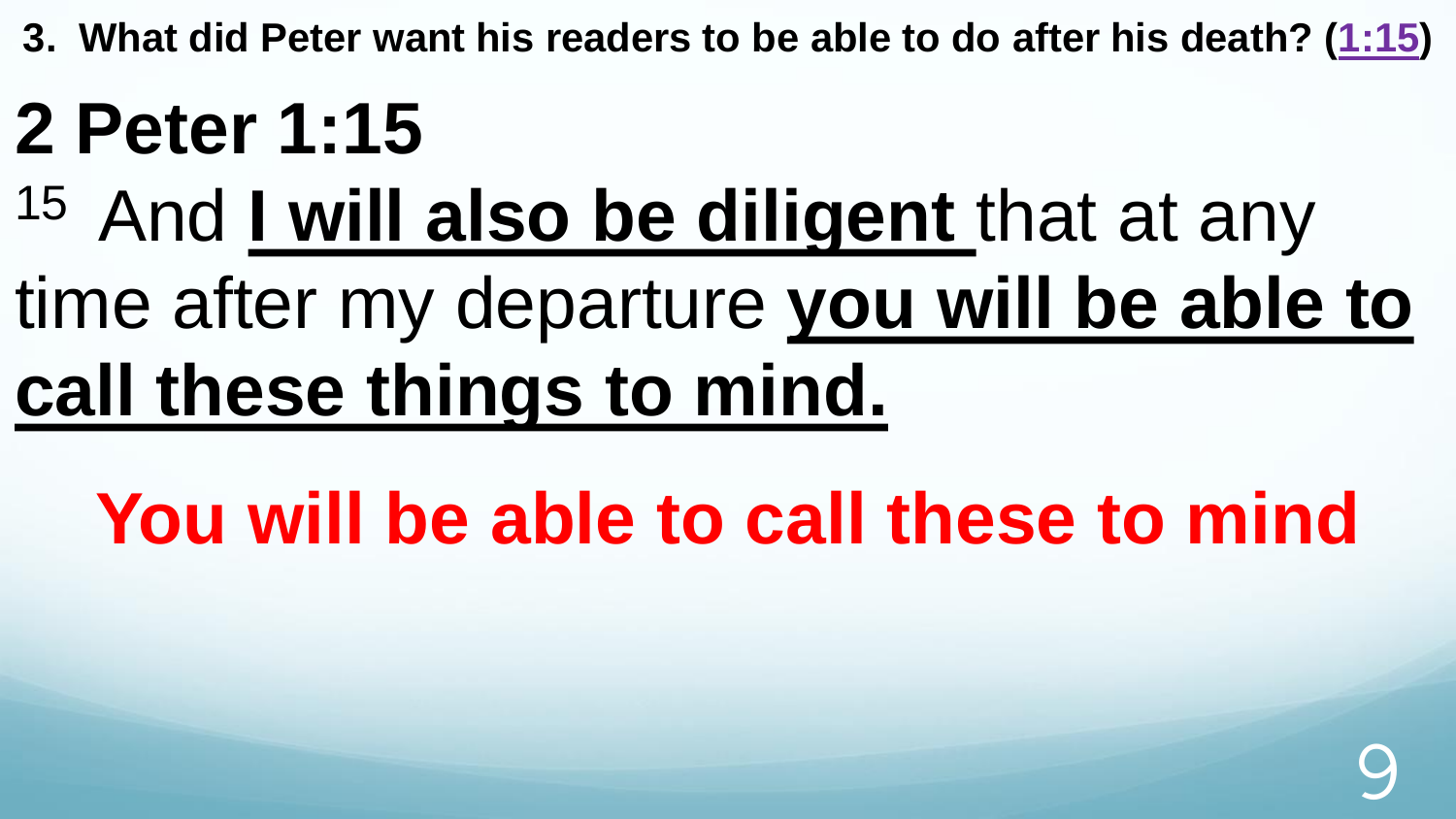**3. What did Peter want his readers to be able to do after his death? ([1:15](http://www.crossbooks.com/verse.asp?ref=2Pe+1%3A15)) John 21:18-19** 

18 "Truly, truly, I say to you, when you were younger, you used to gird yourself and walk wherever you wished; but when you grow old, you will stretch out your hands and someone else will gird you, and bring you where you do not wish to *go.*"

<sup>19</sup> Now this He said, signifying by what kind **of death he would glorify God**. And when He had spoken this, He \*said to him, "Follow Me!"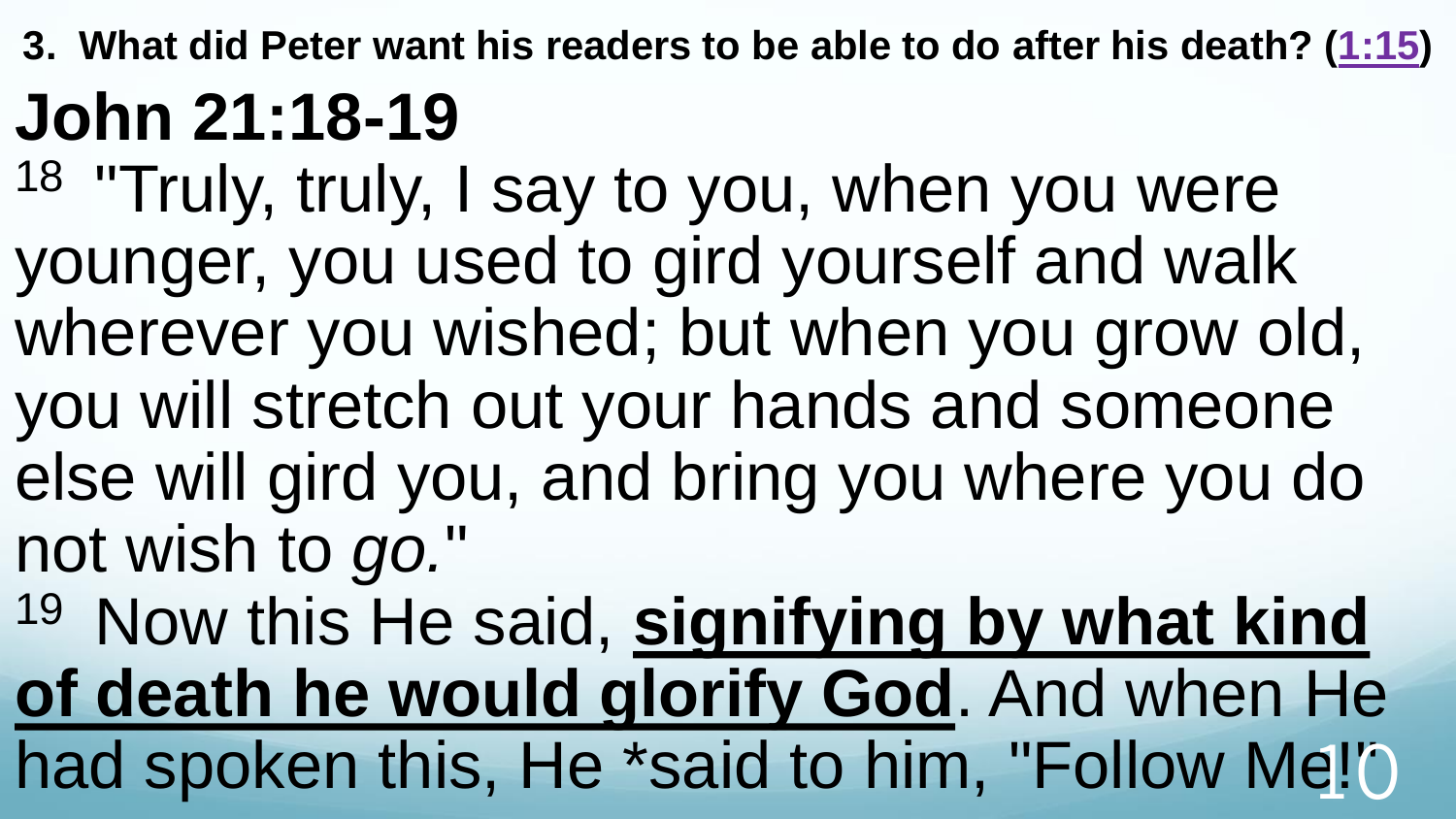## **[\(1:16\)](http://www.crossbooks.com/verse.asp?ref=2Pe+1%3A16) 2 Peter 1:16** <sup>16</sup> For we did not follow cleverly devised **tales when we made known to you the power and coming of our Lord Jesus Christ**, but **we were eyewitnesses of His majesty.**

**A. For we did not follow cleverly devised tales when we made known to you the power and coming of our Lord Jesus Christ**

**B. We were eyewitnesses of His majesty** 11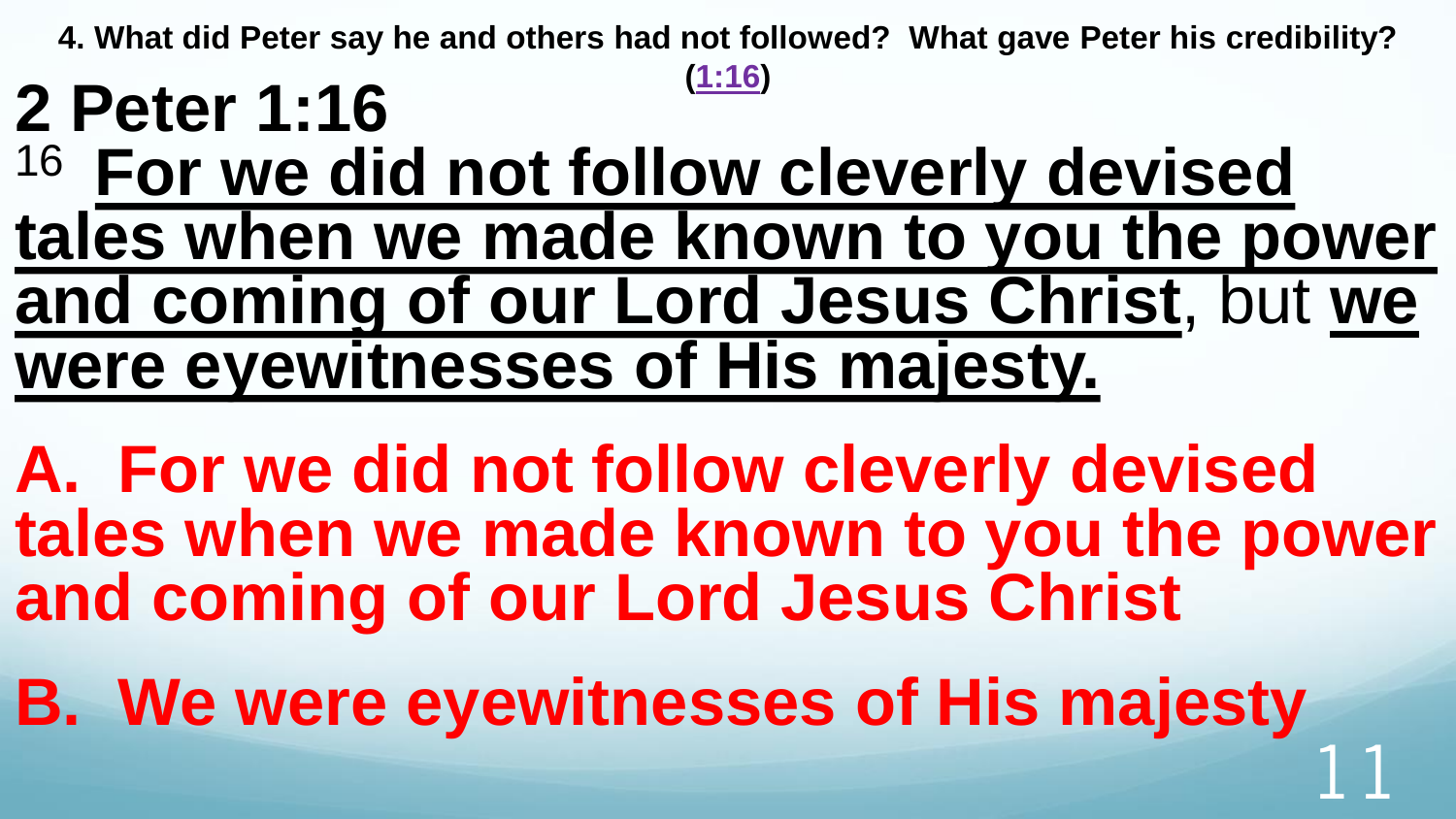False teachers accused Peter in deceiving people with lies.

A. All the apostles had seen Christ's majesty in His life and ministry

## **John 2:11**

<sup>11</sup> This beginning of His signs Jesus did in Cana of Galilee, and manifested His glory, and His disciples believed in Him.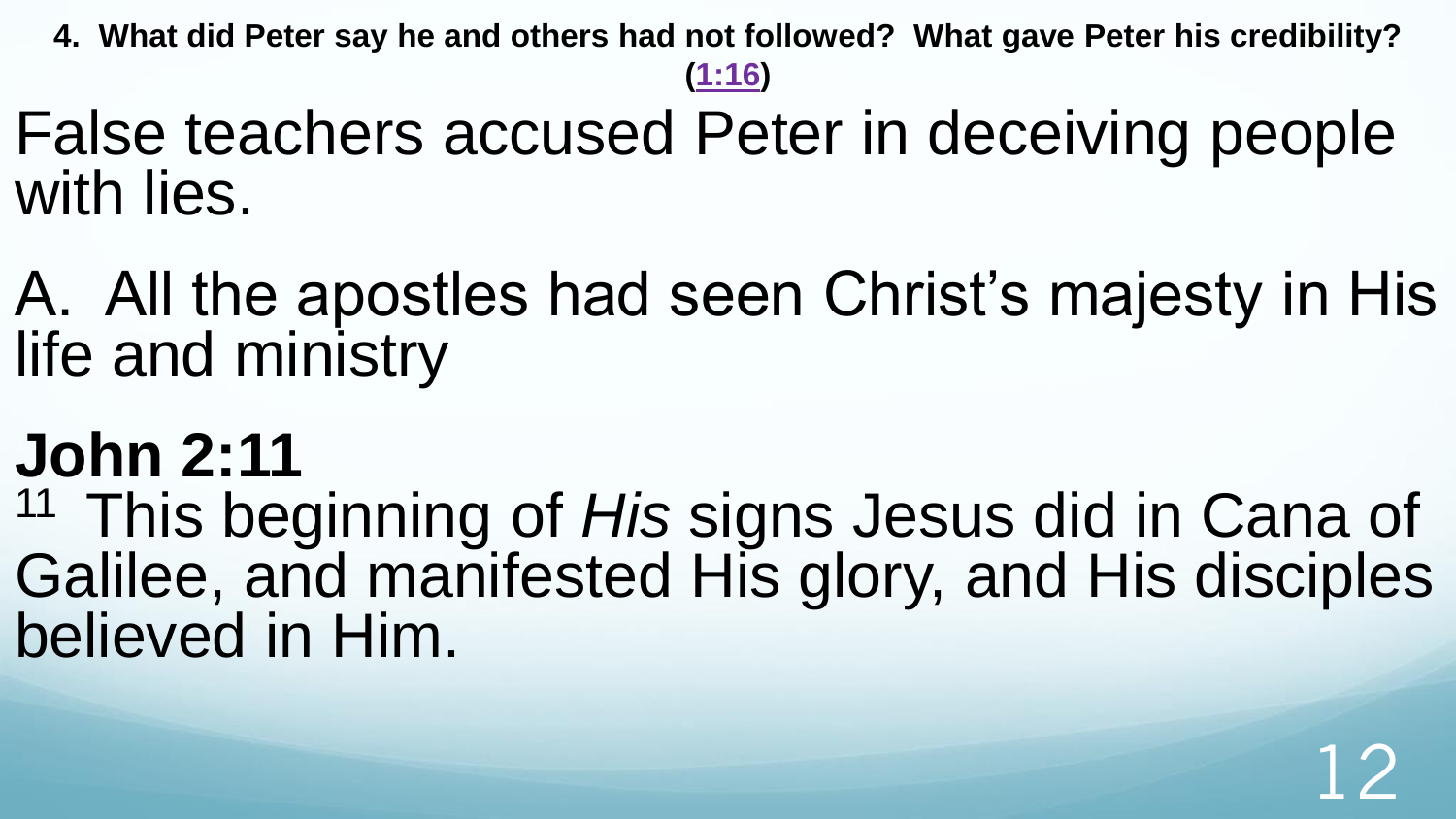**[\(1:16\)](http://www.crossbooks.com/verse.asp?ref=2Pe+1%3A16)** 

B. Peter and the apostles witness Jesus' death on the cross

### **John 19:25-30**

 $25$  Therefore the soldiers did these things. But standing by the cross of Jesus were His mother, and His mother's sister, Mary the *wife* of Clopas, and Mary Magdalene.

 $26$  When Jesus then saw His mother, and the disciple whom He loved standing nearby, He \*said to His mother, "Woman, behold, your son!"

 $27$  Then He \*said to the disciple, "Behold, your mother!" From that hour the disciple took her into his own *household.*

<sup>28</sup> After this, Jesus, knowing that all things had already been accomplished, to fulfill the Scripture, \*said, "I am thirsty."

 $29$  A jar full of sour wine was standing there; so they put a sponge full of the sour wine upon *a branch of* hyssop and brought it up to His mouth.

<sup>30</sup> Therefore when Jesus had received the sour wine, He said, "It is finished!" And He bowed His head and gave up His spirit.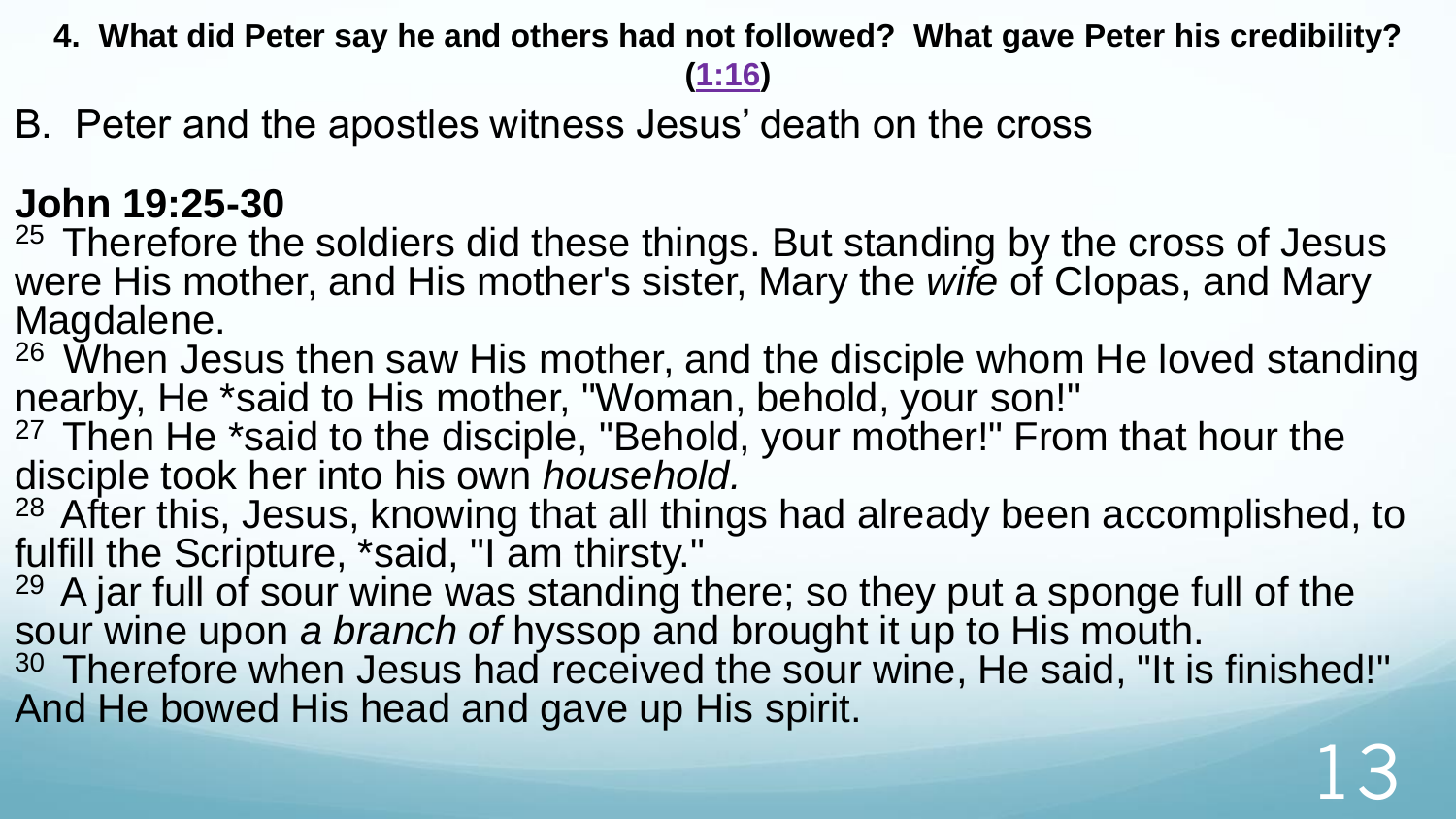#### **[\(1:16\)](http://www.crossbooks.com/verse.asp?ref=2Pe+1%3A16)**

C. Peter and the apostles witness Jesus' resurrection

### **Luke 24:33-36**

<sup>33</sup> And they got up that very hour and returned to Jerusalem, and found gathered together the eleven and those who were with them,

34 saying, "The Lord has really risen and has appeared to Simon."

<sup>35</sup> They *began* to relate their experiences on the road and how He was recognized by them in the breaking of the bread. 36 While they were telling these things, He Himself stood in their midst and \*said to them, "Peace be to you."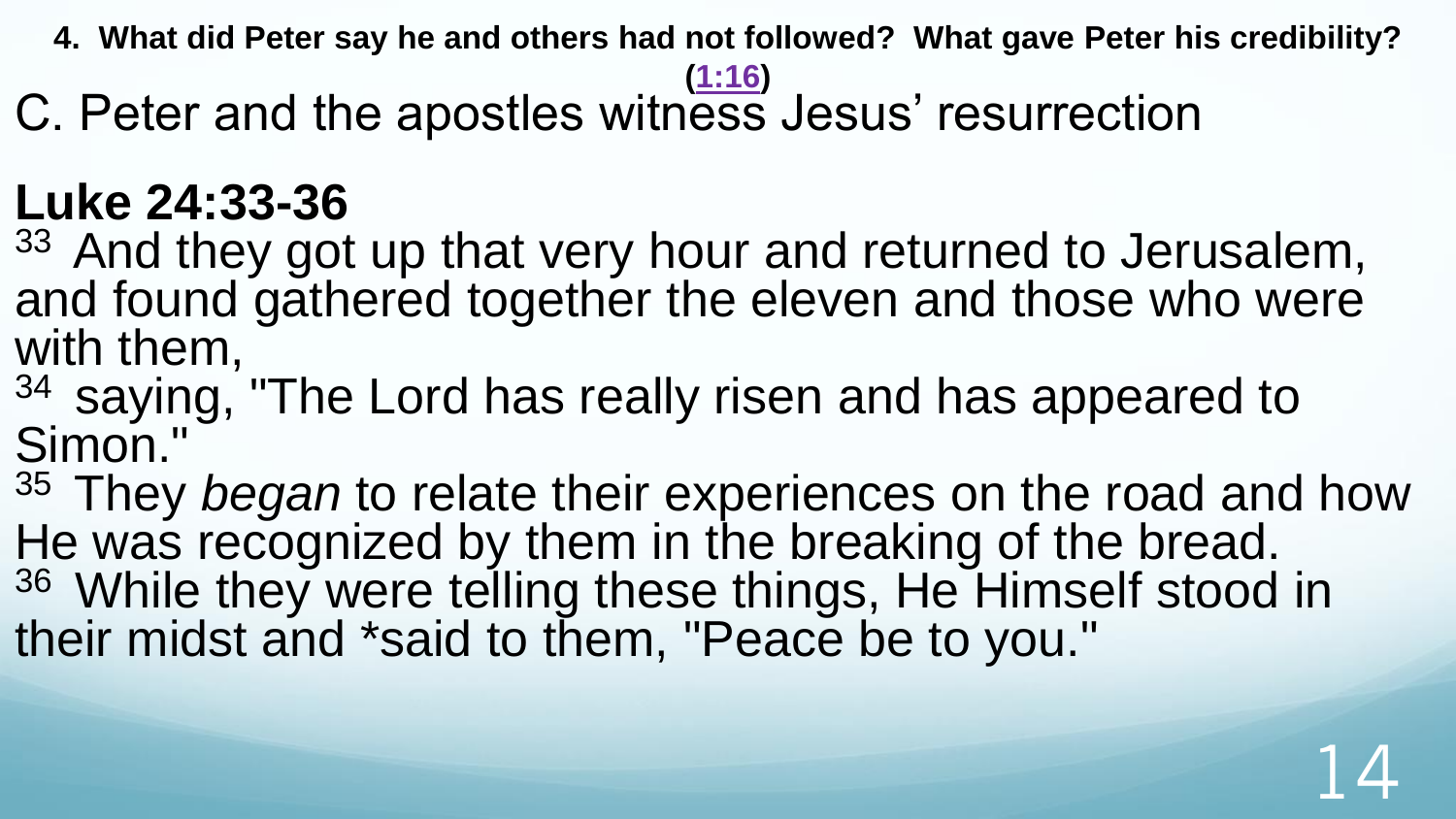#### **[\(1:16\)](http://www.crossbooks.com/verse.asp?ref=2Pe+1%3A16)**

D. Peter and the apostles witness Jesus' ascension

## **Acts 1:9-11**

<sup>9</sup> And after He had said these things, He was lifted up while they were looking on, and a cloud received Him out of their sight.

 $10$  And as they were gazing intently into the sky while He was going, behold, two men in white clothing stood beside them.

 $11$  They also said, "Men of Galilee, why do you stand looking into the sky? This Jesus, who has been taken up from you into heaven, will come in just the same way as you have watched Him go into heaven." 15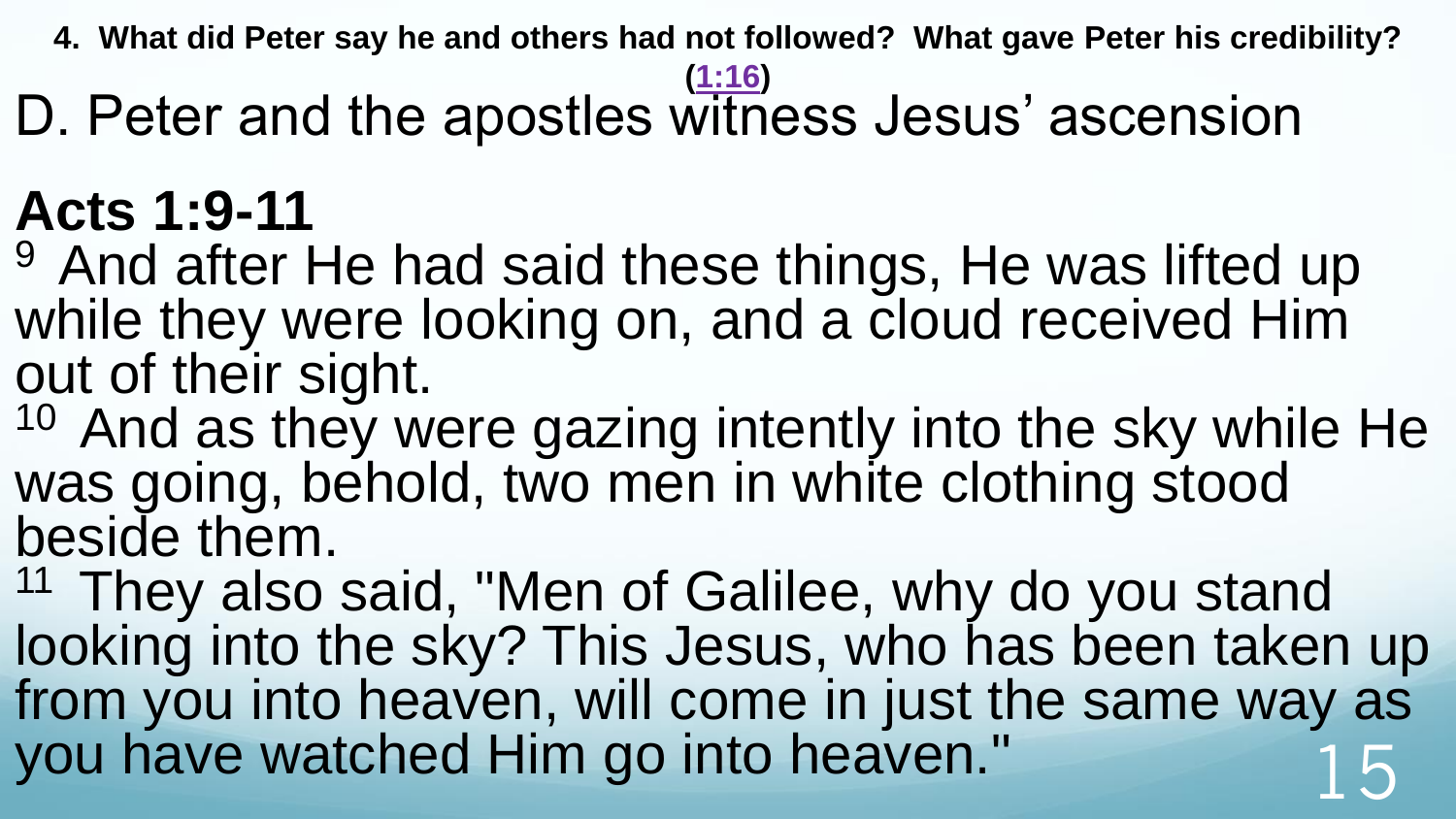**5. What did God say about Jesus? [\(1:17\)](http://www.crossbooks.com/verse.asp?ref=2Pe+1%3A17) 2 Peter 1:17**

- <sup>17</sup> For when **He received honor and glory from God the Father**, such an utterance as this was made to Him by the Majestic Glory, "**This is My beloved Son with whom I am well-pleased"—**
- **Jesus received honor and glory from God the Father**
- **"This is My beloved Son with whom I am wellpleased"**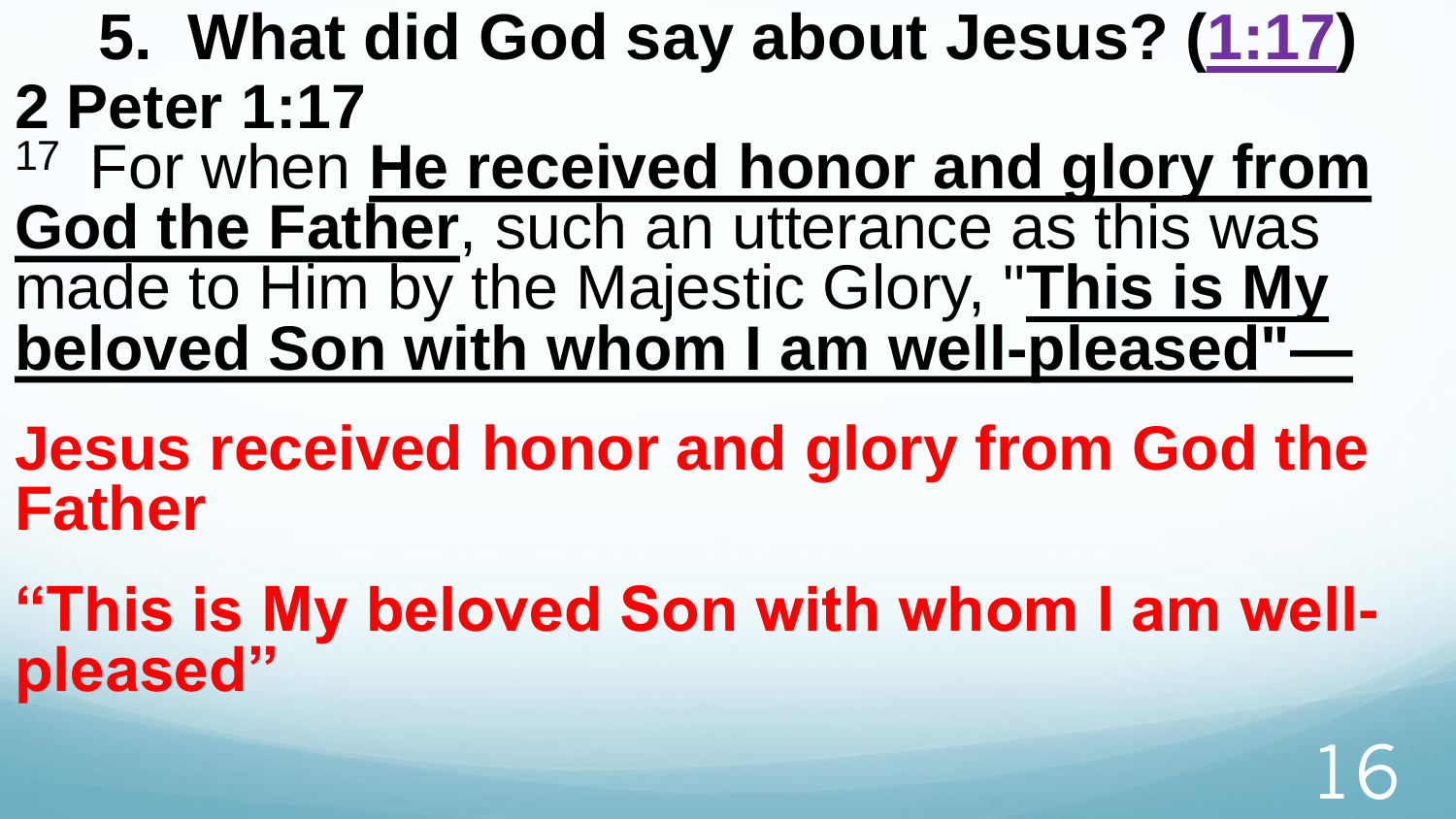### **5. What did God say about Jesus? [\(1:17\)](http://www.crossbooks.com/verse.asp?ref=2Pe+1%3A17) Matthew 17:1-5**

<sup>1</sup> Six days later Jesus \*took with Him Peter and James and John his brother, and \*led them up on a high mountain by themselves.

- <sup>2</sup> And He was transfigured before them; and His face shone like the sun, and His garments became as white as light. <sup>3</sup> And behold, Moses and Elijah appeared to them, talking with Him.
- <sup>4</sup> Peter said to Jesus, "Lord, it is good for us to be here; if You wish, I will make three tabernacles here, one for You, and one for Moses, and one for Elijah."
- <sup>5</sup> While he was still speaking, a bright cloud overshadowed them, and behold, a voice out of the cloud said, "This is My beloved Son, with whom I am well-pleased; listen to Him!"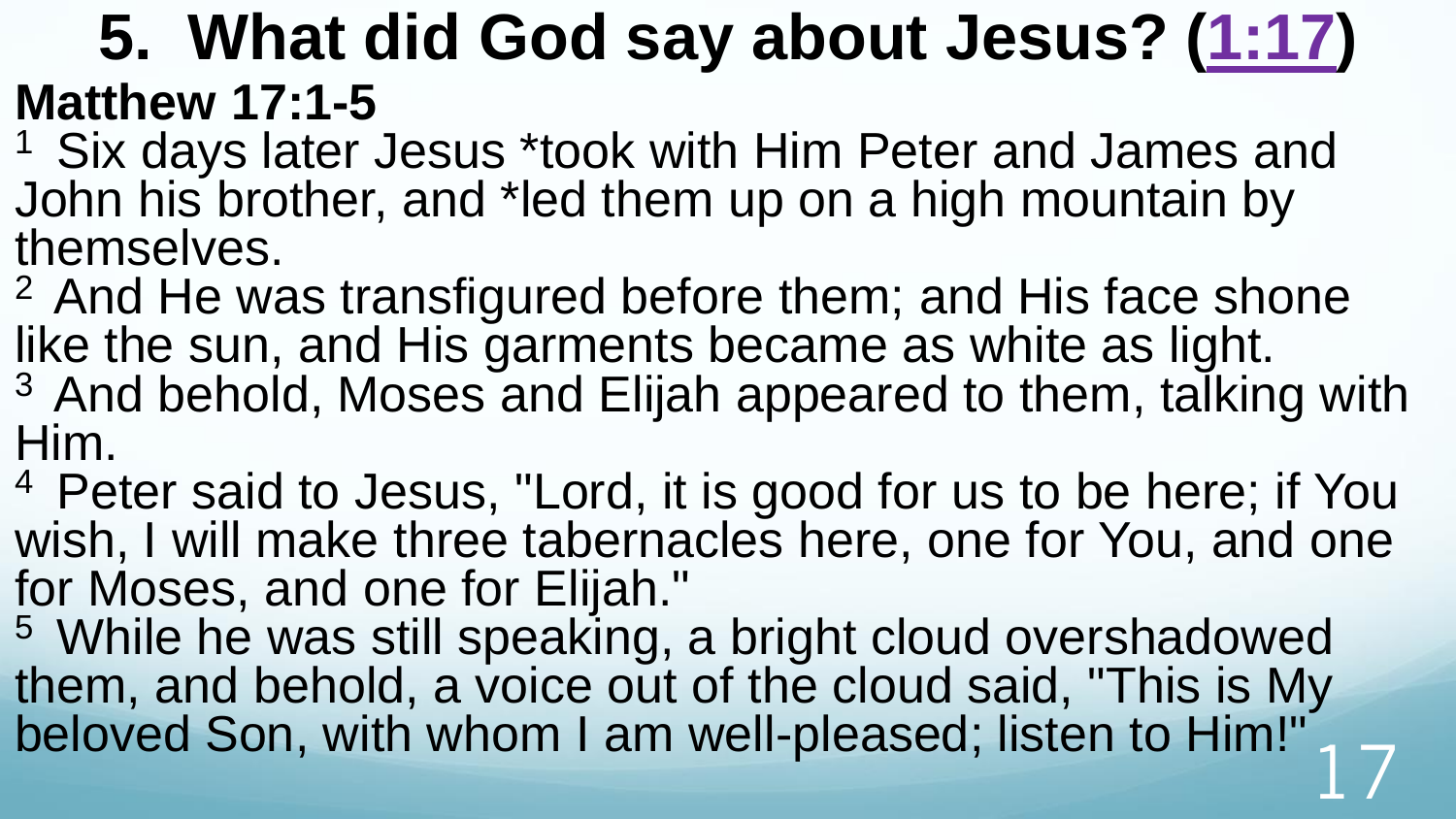- **6. Who heard the voice of God? Where? [\(1:18](http://www.crossbooks.com/verse.asp?ref=2Pe+1%3A18)) 2 Peter 1:18**
- <sup>18</sup> and we ourselves heard this utterance **made from heaven** when **we were with Him on the holy mountain.**
- **We heard this utterance made from heaven (Peter, James and John) Matt. 17:5, Mark 9:7 and Luke 9:35**
- **The holy mountain**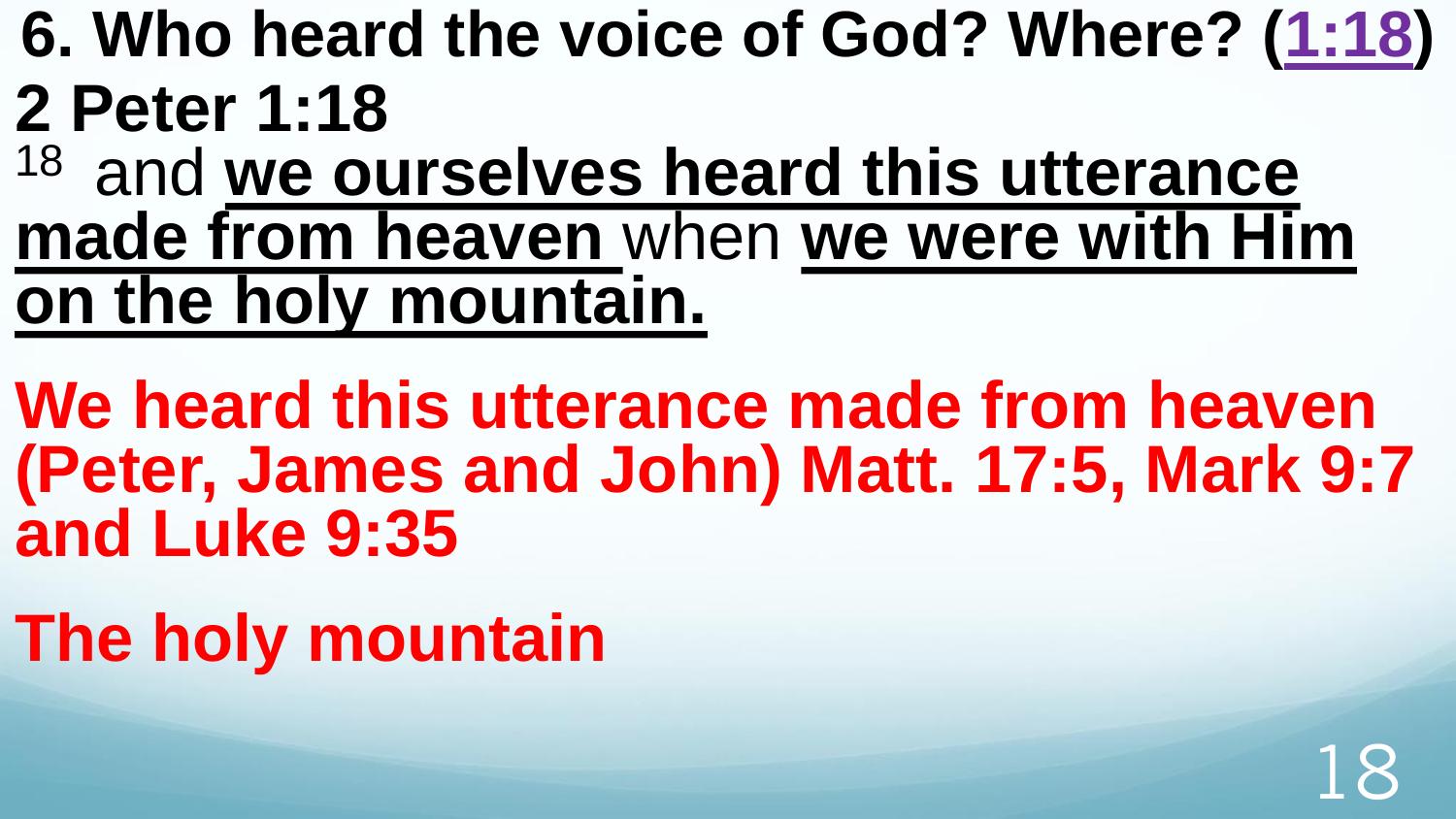# **2 Peter 1:19**

- <sup>19</sup>*So* **we have the prophetic word** *made*
- more sure, to which **you do well to pay**
- **attention as to a lamp shining in a dark**
- **place, until the day dawns and the**
- **morning star arises in your hearts.**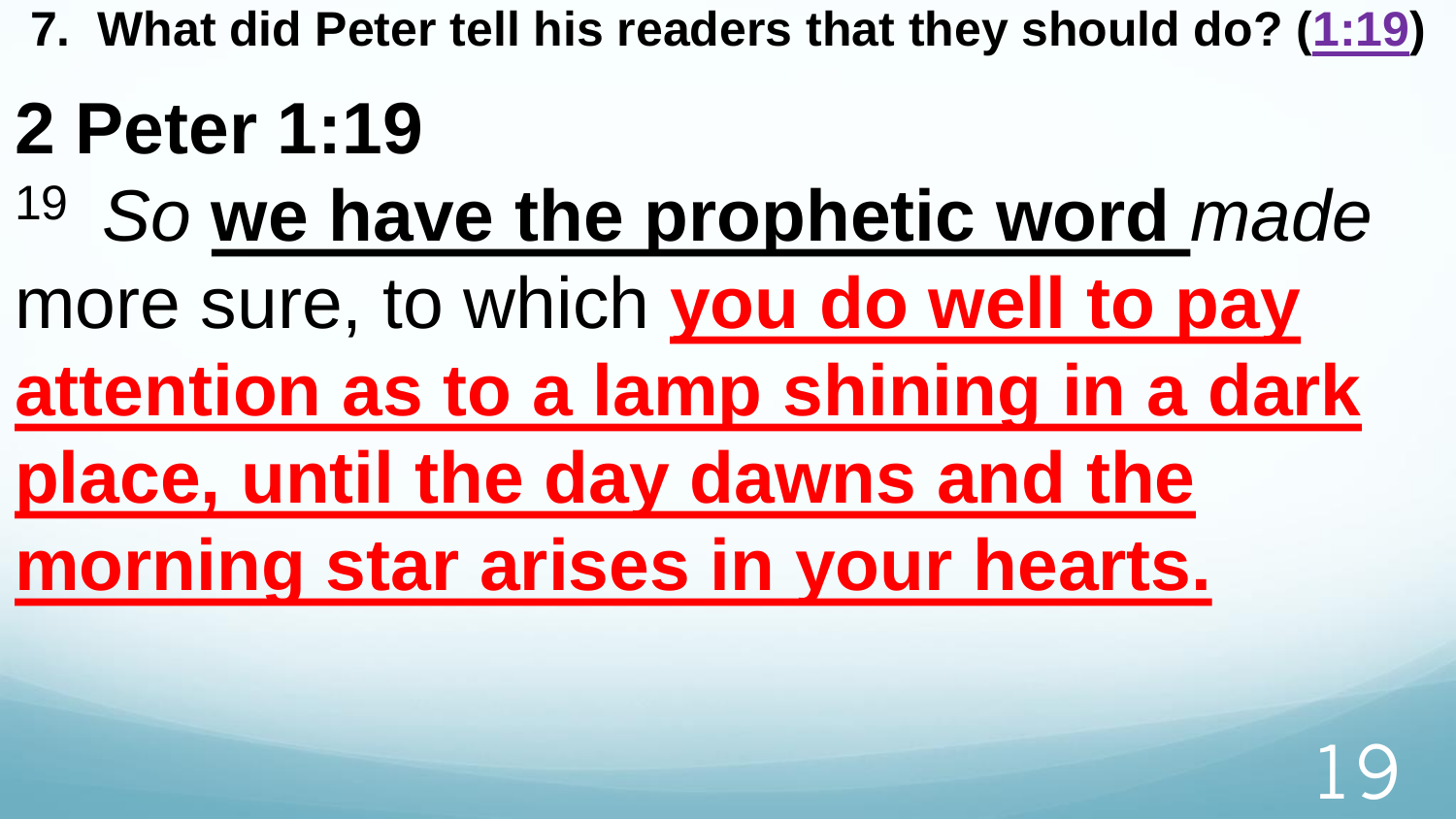# **A. Pay attention** to the **Prophetic Word**

Believers are to know and carefully heed Scripture so that they can reject false teachers.

## **Ephesians 6:11**

<sup>11</sup> Put on the full armor of God, so that you will be able to stand firm against the schemes of the devil.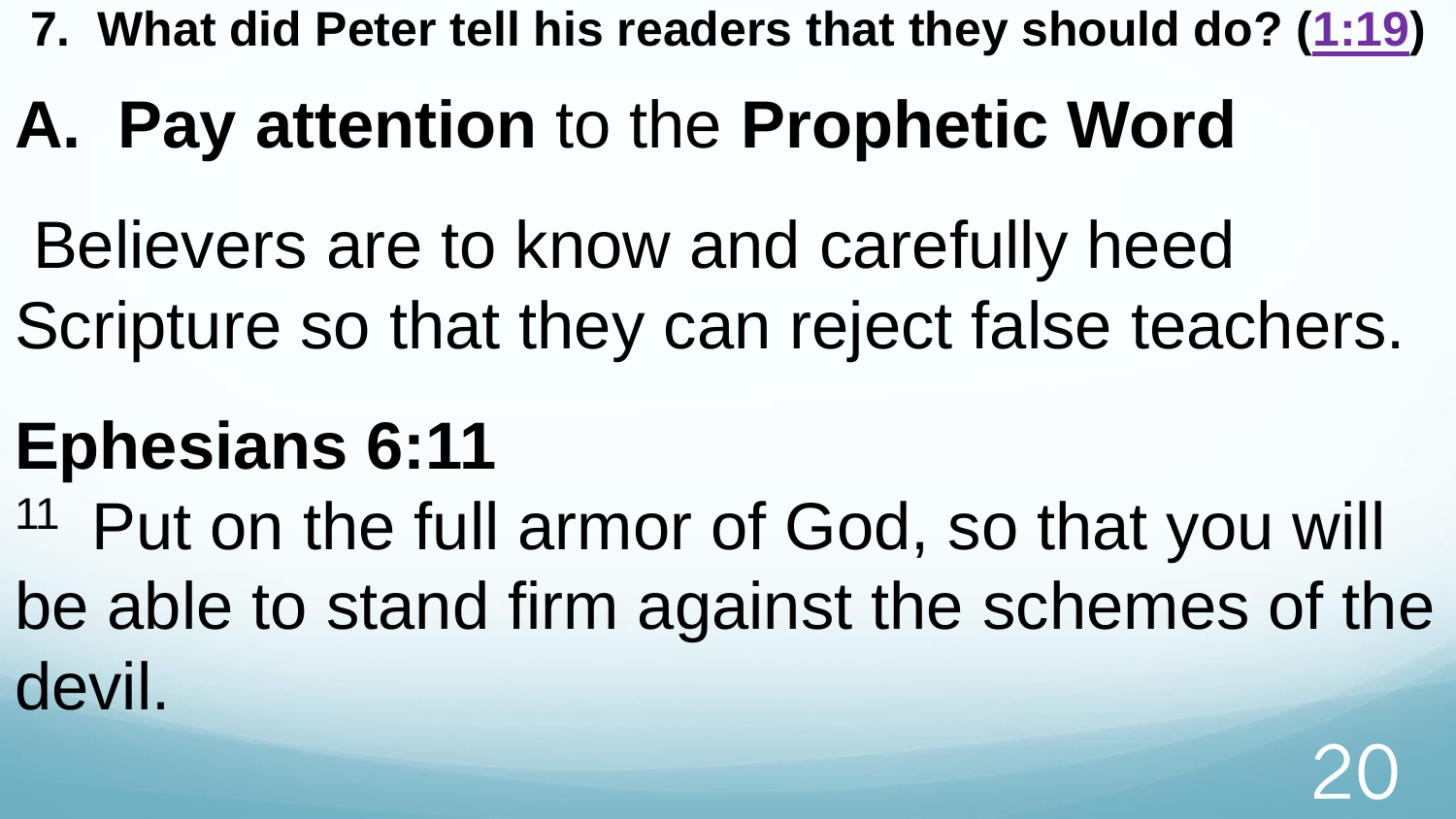# **B. God's Word** is a **lamp shining is a dark place**

# **Proverbs 6:23**

<sup>23</sup> For the commandment is a lamp and the teaching is light; And reproofs for discipline are the way of life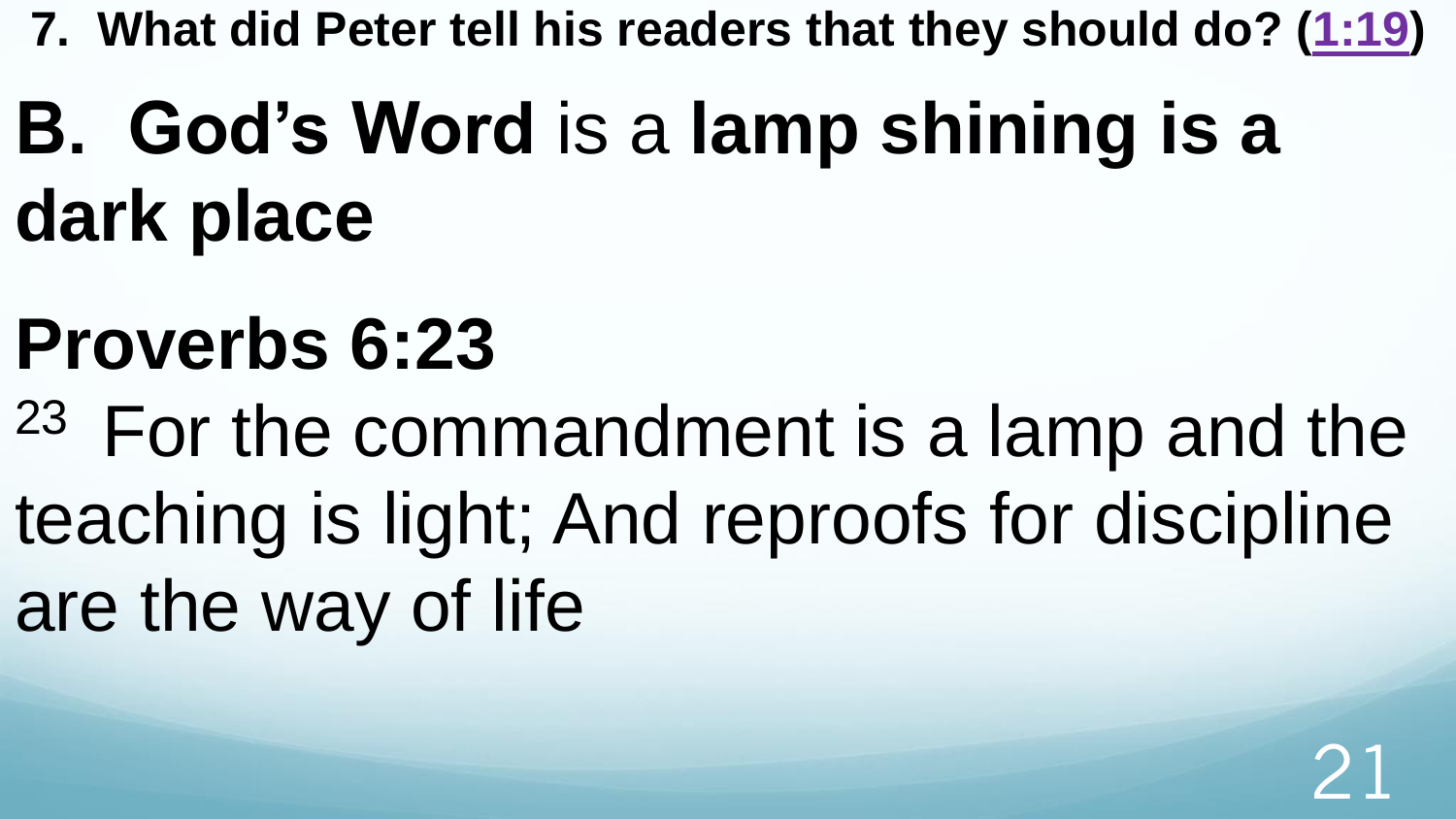- **C.** When **the day dawns** When Jesus Christ returns
- 1. Jesus will terminate the temporary earthly night of sin and spiritual darkness.
- 2. Jesus will return in glory to establish His kingdom.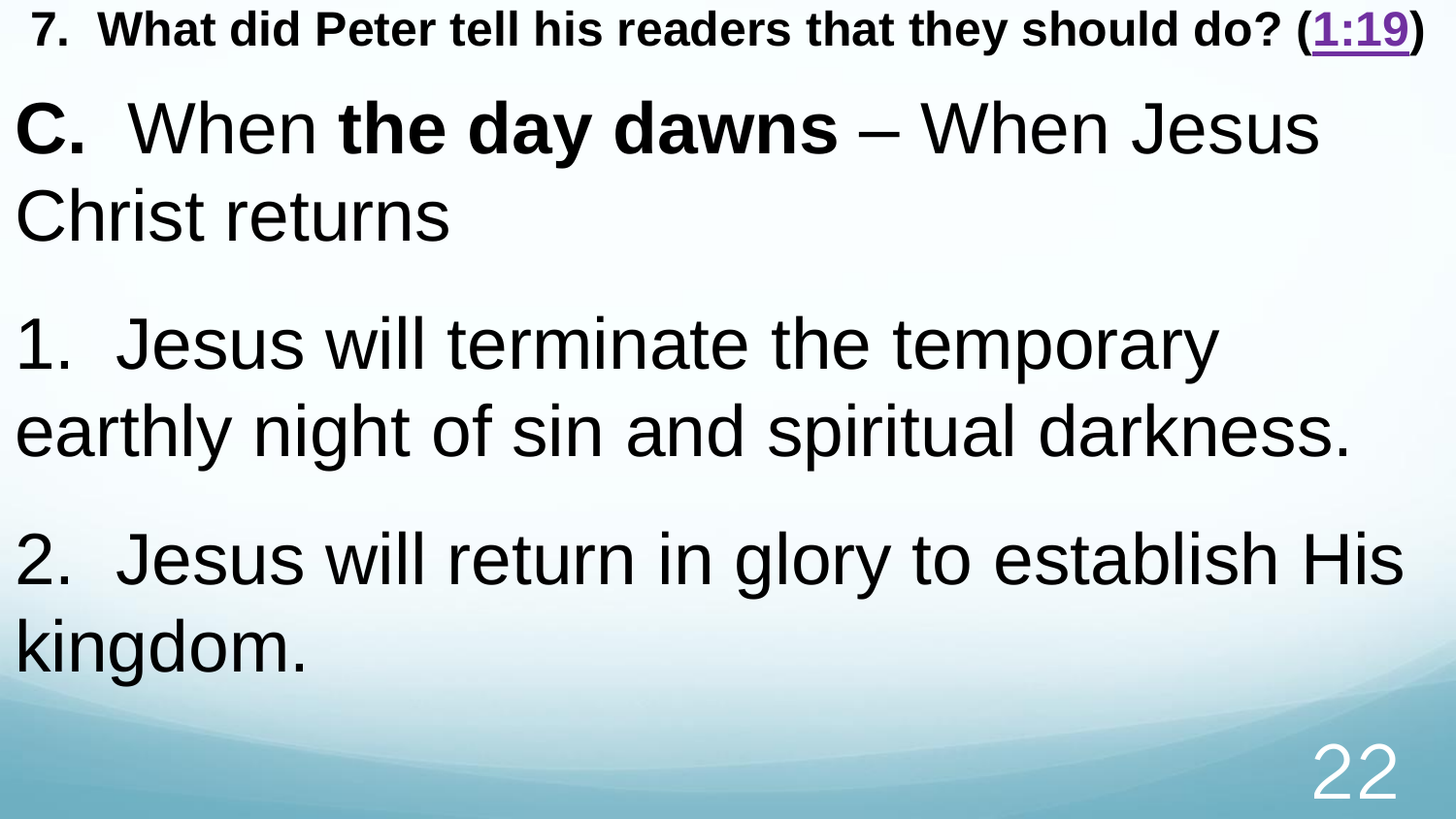### **Revelation 19:11-16**

 $11$  And I saw heaven opened, and behold, a white horse, and He who sat on it *is* called Faithful and True, and in righteousness He judges and wages war.

<sup>12</sup> His eyes *are* a flame of fire, and on His head *are* many diadems; and He has a name written *on Him* which no one knows except Himself.

<sup>13</sup>*He is* clothed with a robe dipped in blood, and His name is called The Word of God.

 $14$  And the armies which are in heaven, clothed in fine linen, white *and* clean, were following Him on white horses.

 $15$  From His mouth comes a sharp sword, so that with it He may strike down the nations, and He will rule them with a rod of iron; and He treads the wine press of the fierce wrath of God, the Almighty. <sup>16</sup> And on His robe and on His thigh He has a name written, "KING" OF KINGS, AND LORD OF LORDS."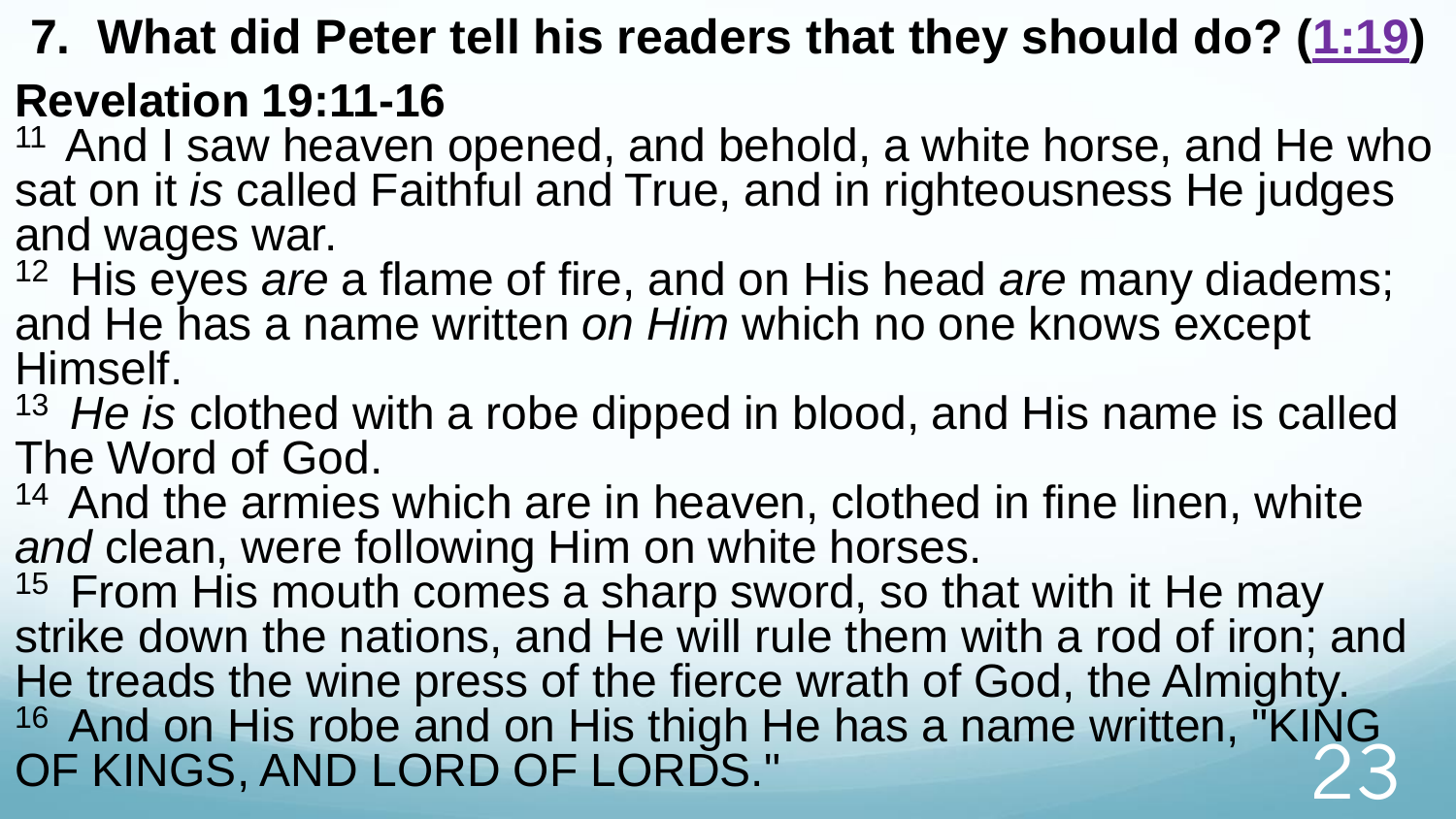**D**. The **morning star arises in believers' hearts –** When Jesus returns, He will transform believers into perfect reflections of the truth and righteousness of Christ and make them into the image of His glory

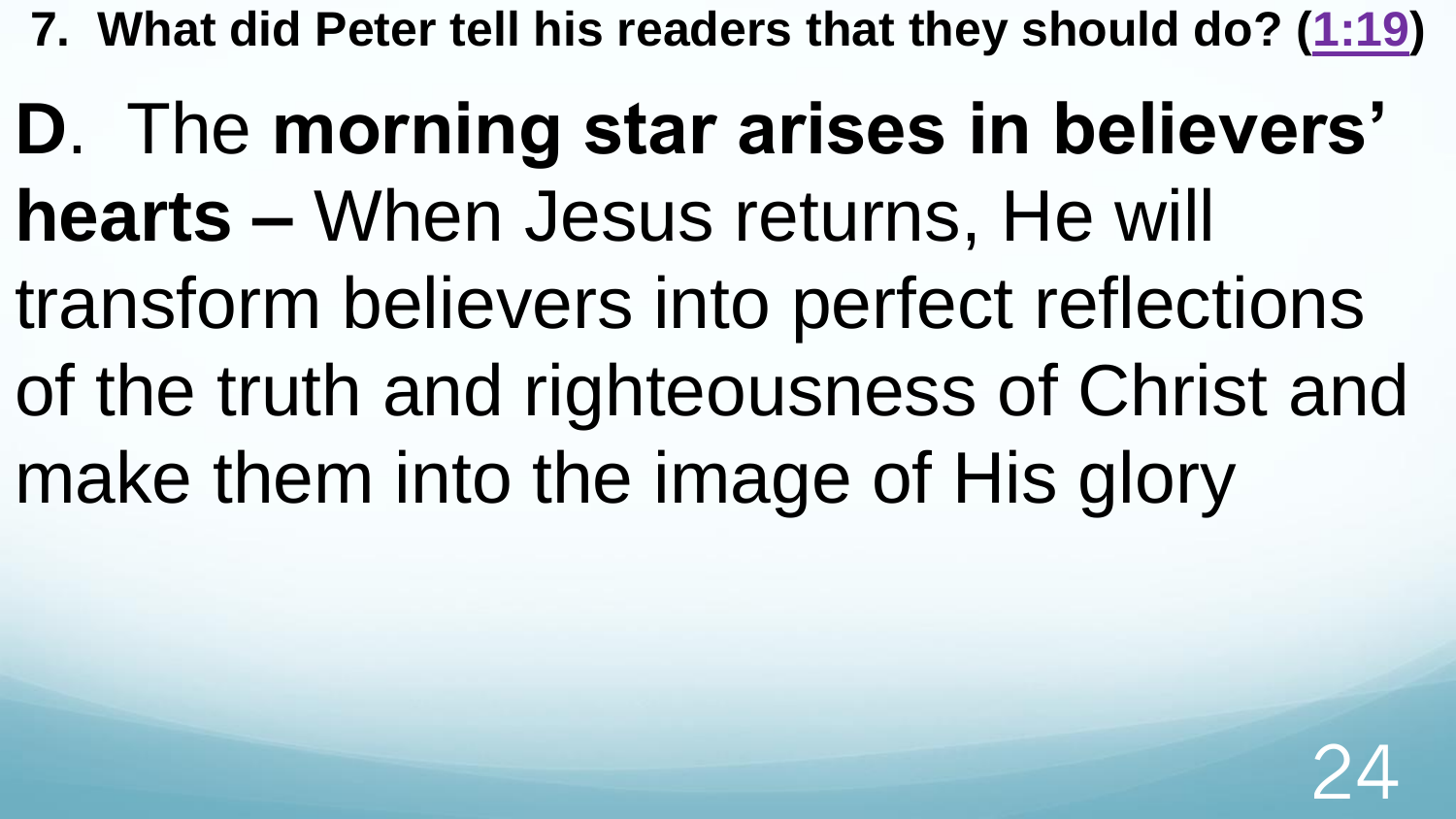### **2 Peter 3:10-13**

 $10$  But the day of the Lord will come like a thief, in which the heavens will pass away with a roar and the elements will be destroyed with intense heat, and the earth and its works will be burned up.

<sup>11</sup> Since all these things are to be destroyed in this way, what sort of people ought you to be in holy conduct and godliness, 12 looking for and hastening the coming of the day of God, because of which the heavens will be destroyed by burning, and the elements will melt with intense heat!

<sup>13</sup> But according to His promise we are looking for new heavens and a new earth, in which righteousness dwells.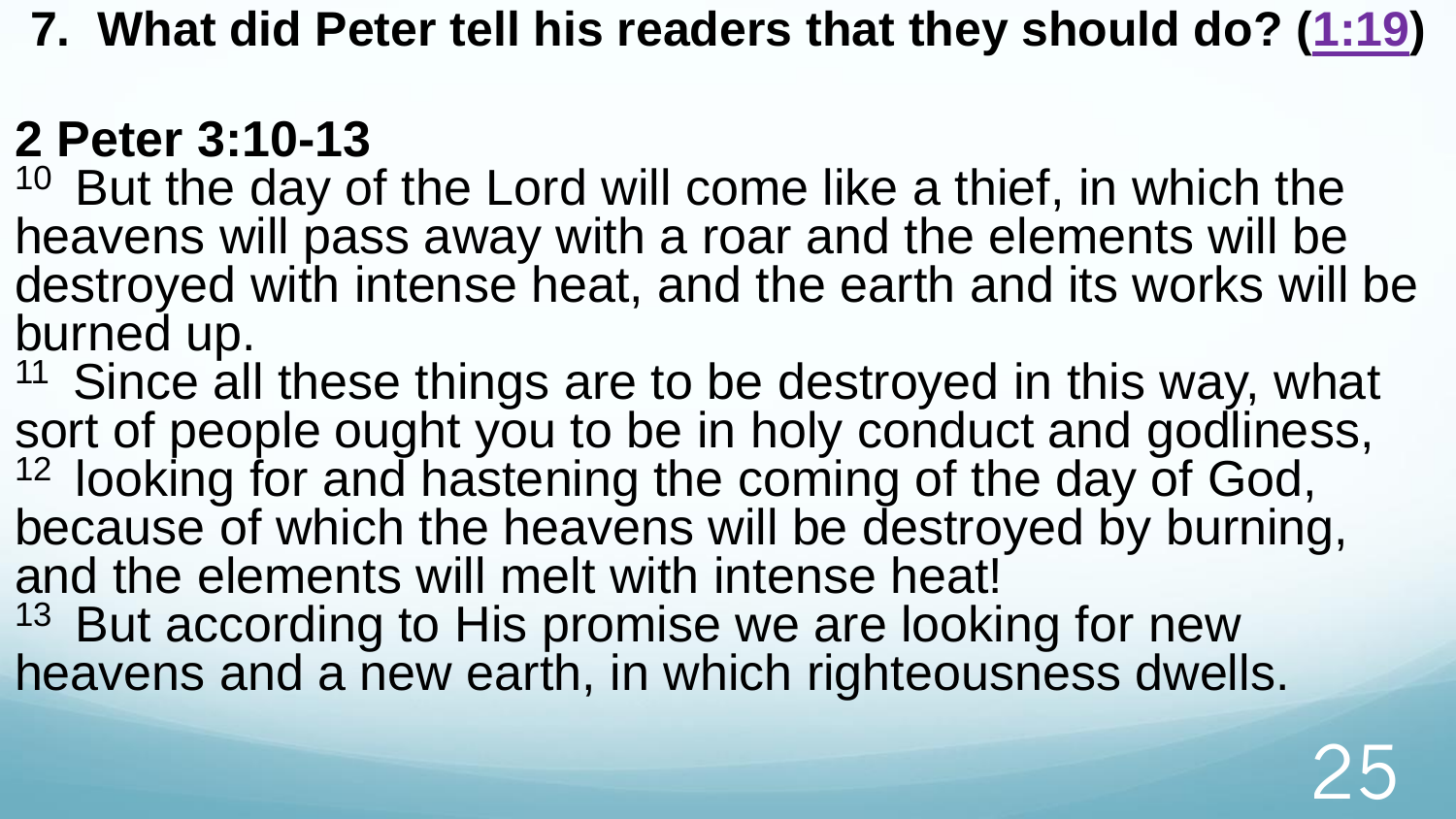## **Revelation 20:11**

 $11$  Then I saw a great white throne and Him who sat upon it, from whose presence earth and heaven fled away, and no place was found for them.

## **Revelation 21:1**

<sup>1</sup> Then I saw a new heaven and a new earth; for the first heaven and the first earth passed away, and there is no longer *any* sea.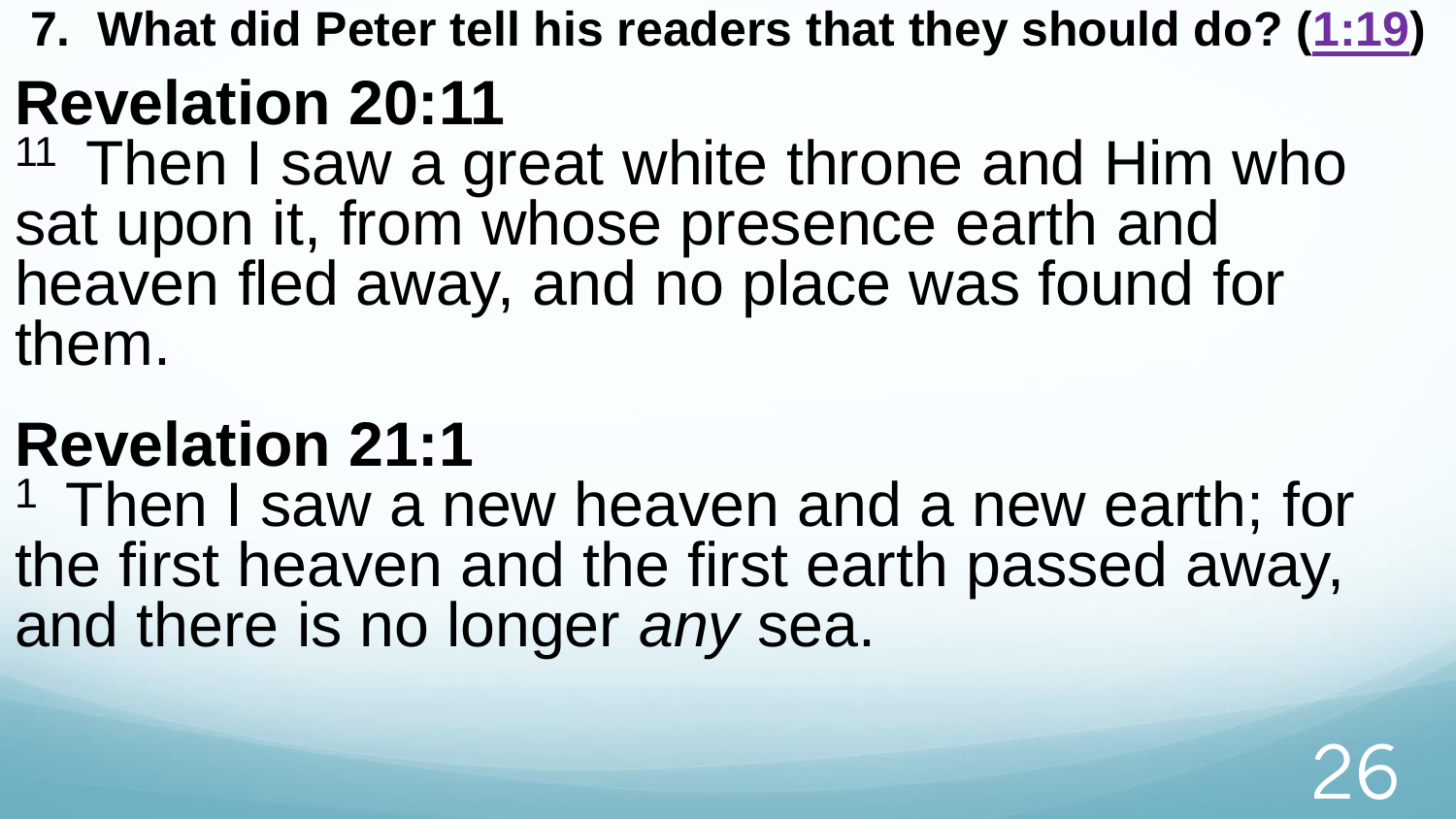**8. What did Peter want his readers to understand? What makes prophecy special? ([1:20-](http://www.crossbooks.com/verse.asp?ref=2Pe+1%3A20)21)** 

# **2 Peter 1:20-21**

But know this first of all, that **no prophecy of Scripture is** *a matter* **of one's own interpretation**, <sup>21</sup> for **no prophecy was ever made by an act of human will**, but **men moved by the Holy Spirit spoke from God.** 

**A. No prophecy of Scripture is** *a matter* **of one's own interpretation**

**B. No prophecy was ever made by an act of human will**

**C. Men moved by the Holy Spirit spoke from God**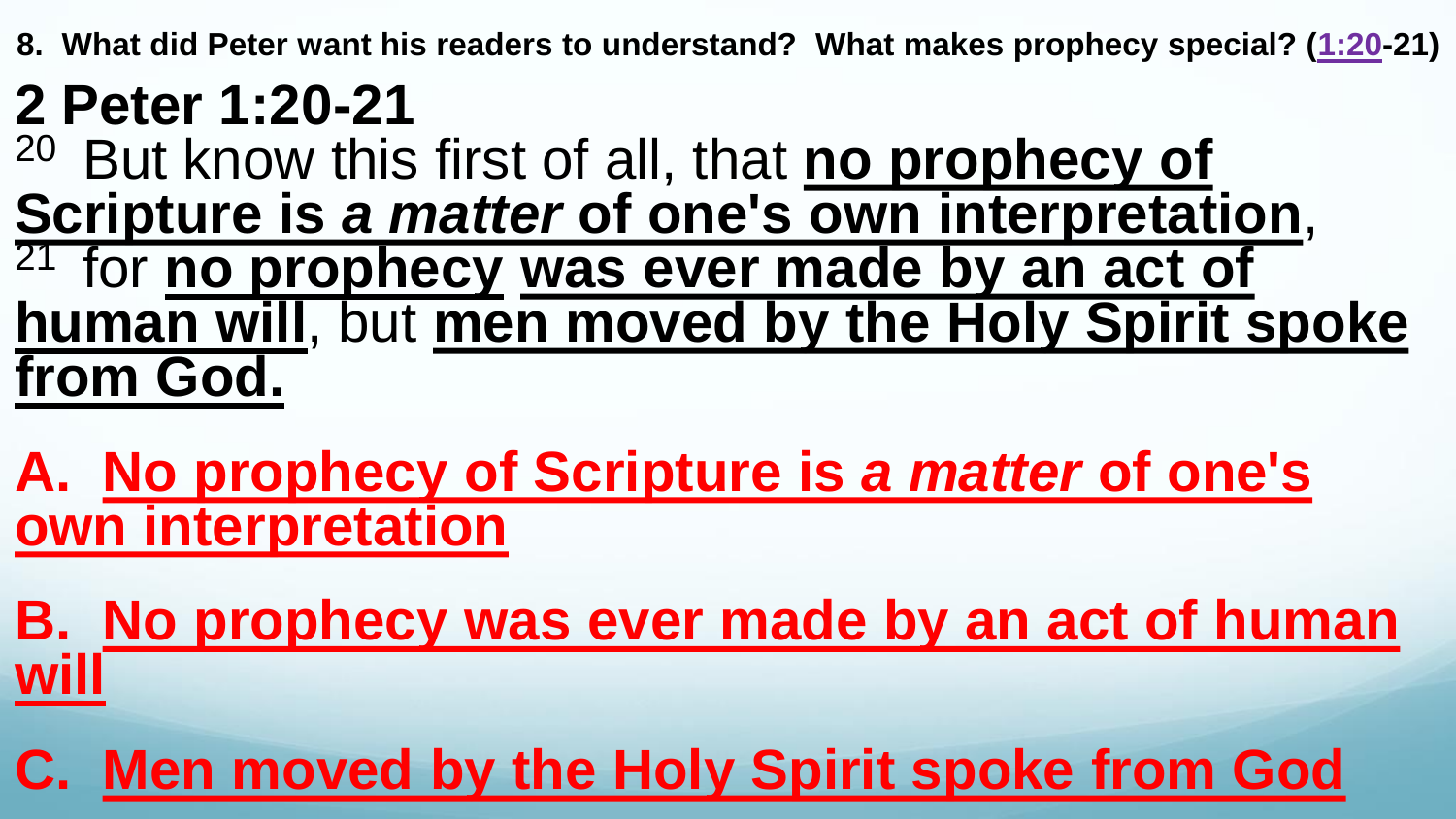**8. What did Peter want his readers to understand? What makes prophecy special? ([1:20-](http://www.crossbooks.com/verse.asp?ref=2Pe+1%3A20)21)** 

### **John 14:26**

<sup>26</sup> "But the Helper, the Holy Spirit, whom the Father will send in My name, He will teach you all things, and bring to your remembrance all that I said to you.

### **2 Timothy 3:16-17**

<sup>16</sup> All Scripture is inspired by God and profitable for teaching, for reproof, for correction, for training in righteousness;

 $17$  so that the man of God may be adequate, equipped for every good work.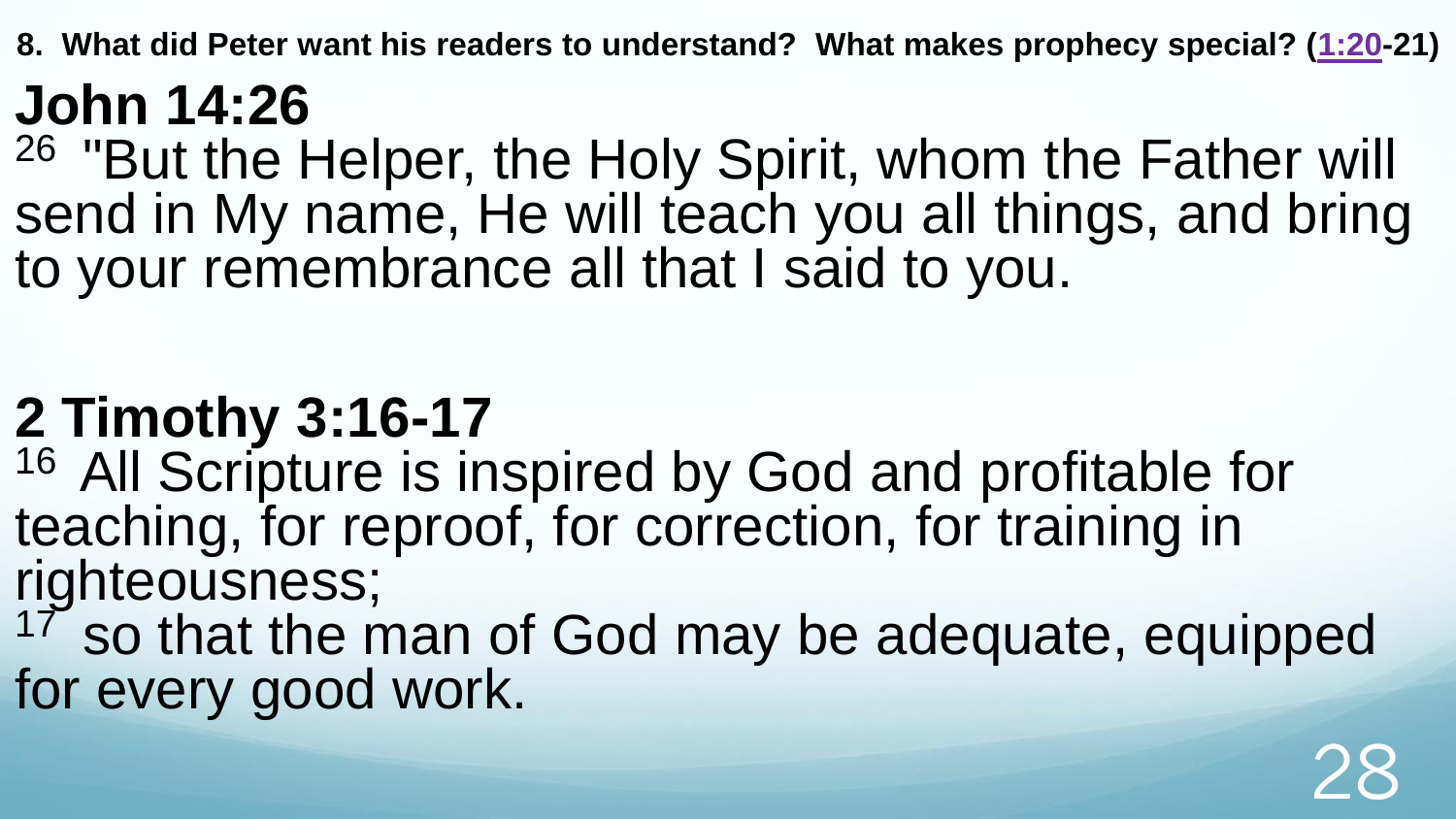**8. What did Peter want his readers to understand? What makes prophecy special? ([1:20-](http://www.crossbooks.com/verse.asp?ref=2Pe+1%3A20)21)** 

## The Bible has one central theme

# **Jesus Christ**

## **Hebrews 1:1-2**

<sup>1</sup> God, after He spoke long ago to the fathers in the prophets in many portions and in many ways,

 $2$  in these last days has spoken to us in His Son, whom He appointed heir of all things, through whom also He made the world.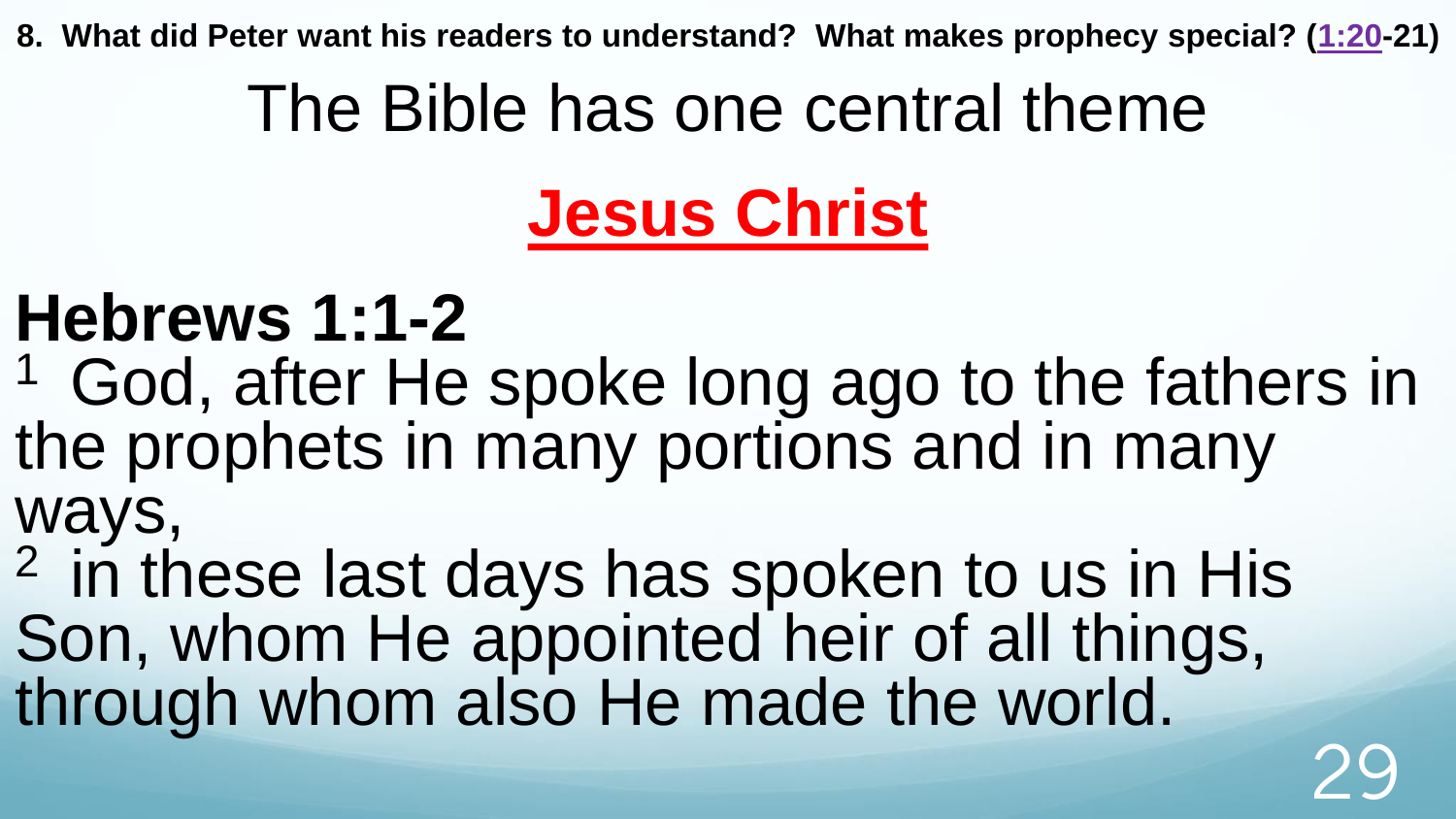2 Peter and Jude shows the difference between the true Teacher (Jesus) and false teachers.

# **John 14:6**

<sup>6</sup> Jesus \*said to him, "I am the way, and the truth, and the life; no one comes to the Father but through Me.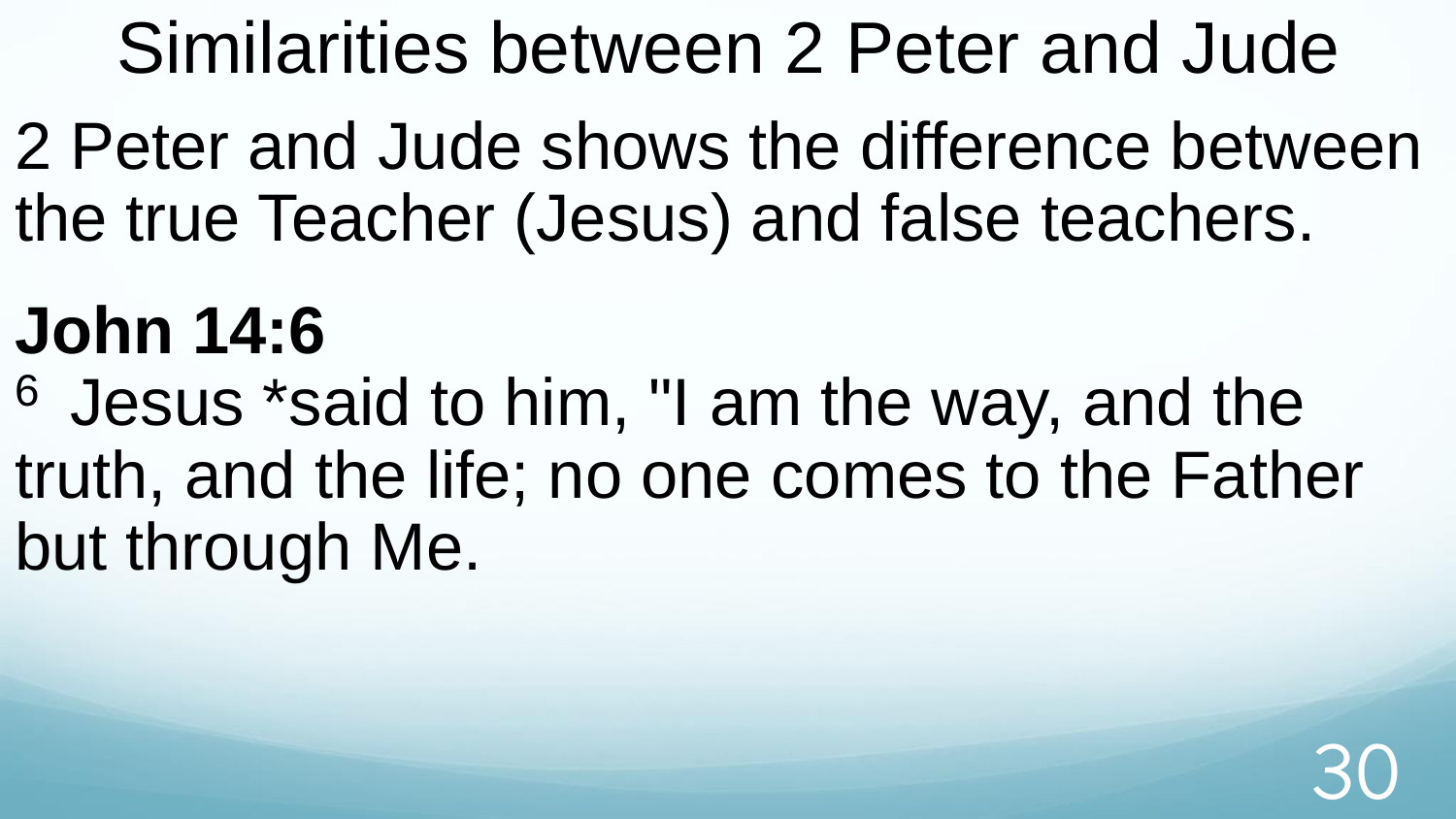#### **2 Peter 1:12**

12 Therefore, **Lwill always be ready to remind you** of these things, even though you *already* know *them,* and have been established in the truth which is present with *you.*

#### **2 Peter 2:1-2**

<sup>1</sup>But **false prophets also arose among the people, just as there will also be false teachers among you**, **who will secretly introduce destructive heresies, even denying the Master who bought them, bringing swift destruction upon themselves**.

 $2$  Many will follow their sensuality, and because of them the way of the truth will be maligned;

#### **Jude 1:5**

<sup>5</sup> Now **I desire to remind you**, though you know all things once for all, that the Lord, after saving a people out of the land of Egypt, subsequently destroyed those who did not believe.

**Jude 1:4**

<sup>4</sup> For **certain persons have crept in unnoticed, those who were long beforehand marked out for this condemnation, ungodly persons who turn the grace of our God into licentiousness and deny our only Master and Lord, Jesus Christ.**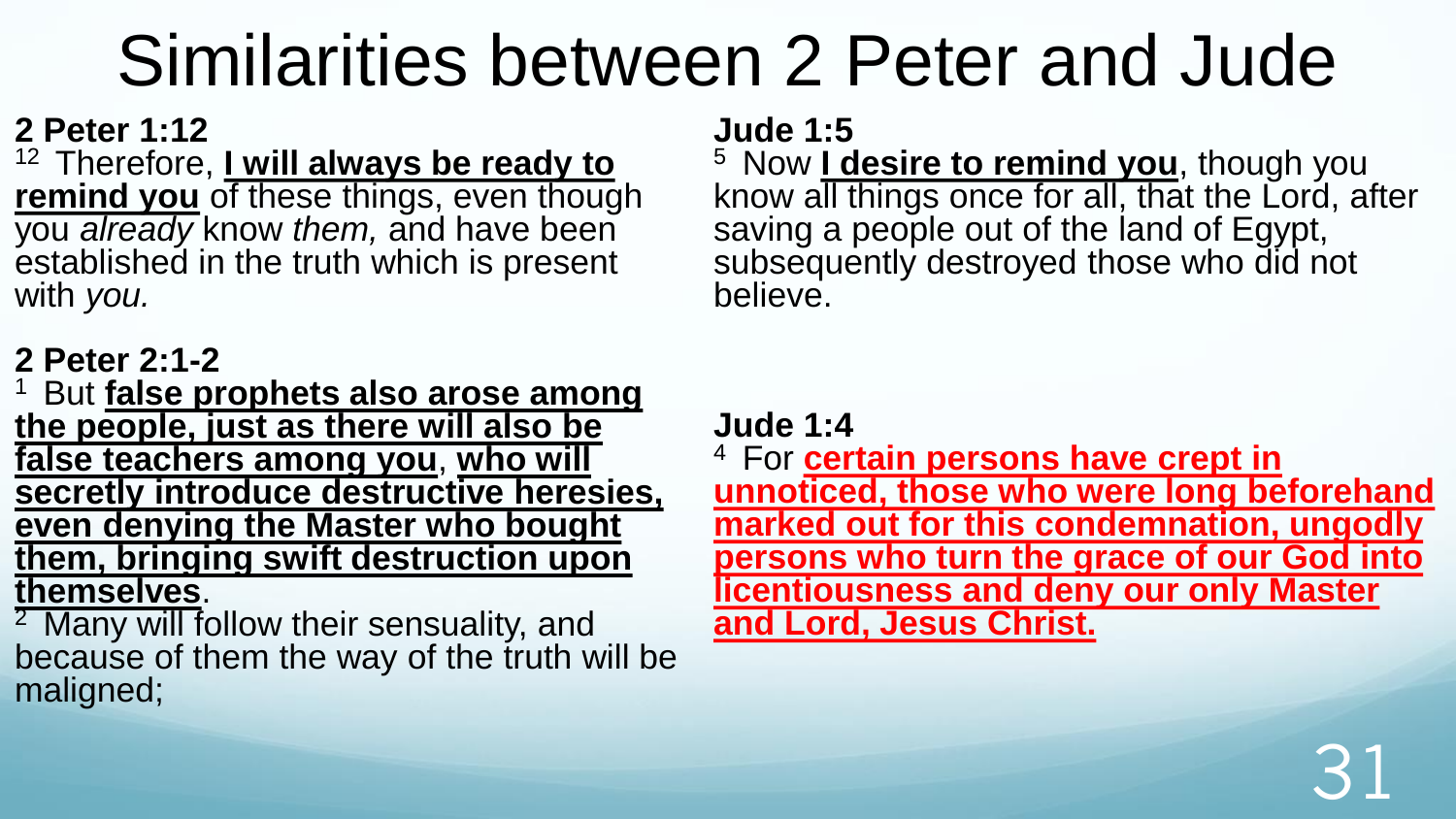**2 Peter 2:4** 

<sup>4</sup>**For if God did not spare angels when they sinned,** but **cast them into hell and committed them to pits of darkness, reserved for judgment;** 

### **2 Peter 2:6**

<sup>6</sup>and *if* **He condemned the cities of Sodom and Gomorrah to destruction by reducing** *them* **to ashes, having made them an example to those who would live ungodly** *lives* thereafter;

**Jude 1:6** 

<sup>6</sup>**And angels who did not keep their own domain, but abandoned their proper abode**, **He has kept in eternal bonds under darkness for the judgment of the great day,** 

**Jude 1:7** <sup>7</sup> just as **Sodom and Gomorrah and the cities around them, since they in the same way as these indulged in gross immorality and went after strange flesh, are exhibited as an example in undergoing the punishment of eternal fire.**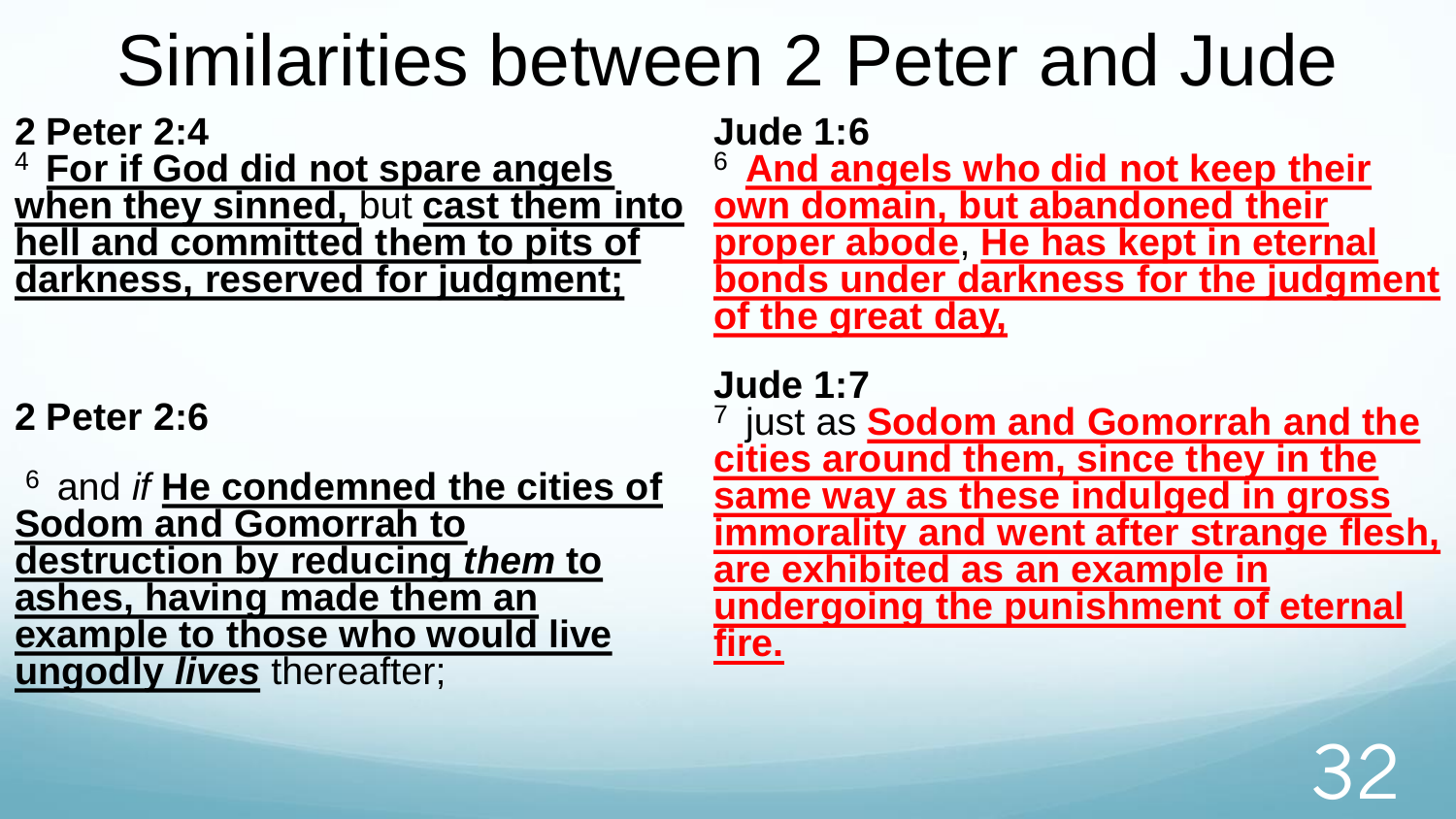### **2 Peter 2:10-12**

and especially **those who indulge the flesh in** *its* **corrupt desires and despise authority. Daring, selfwilled, they do not tremble when they revile angelic majesties**,

- <sup>11</sup>**whereas angels who are greater in might and power do not bring a reviling judgment against them before the Lord.**
- <sup>12</sup> But these, like unreasoning **animals, born as creatures of instinct to be captured and killed, reviling where they have no knowledge, will in the destruction of those creatures also be destroyed**,

#### **Jude 1:8-10**

<sup>8</sup> Yet in the same way these **men, also by dreaming, defile the flesh, and reject authority, and revile angelic majesties**. <sup>9</sup>**But Michael the archangel, when he disputed with the devil and argued about the body of Moses, did not dare pronounce against him a railing judgment, but said, "The Lord rebuke you!"**  <sup>10</sup> But these **men revile the things which they do not understand; and the things which they know by instinct, like unreasoning animals, by these things they are destroyed.**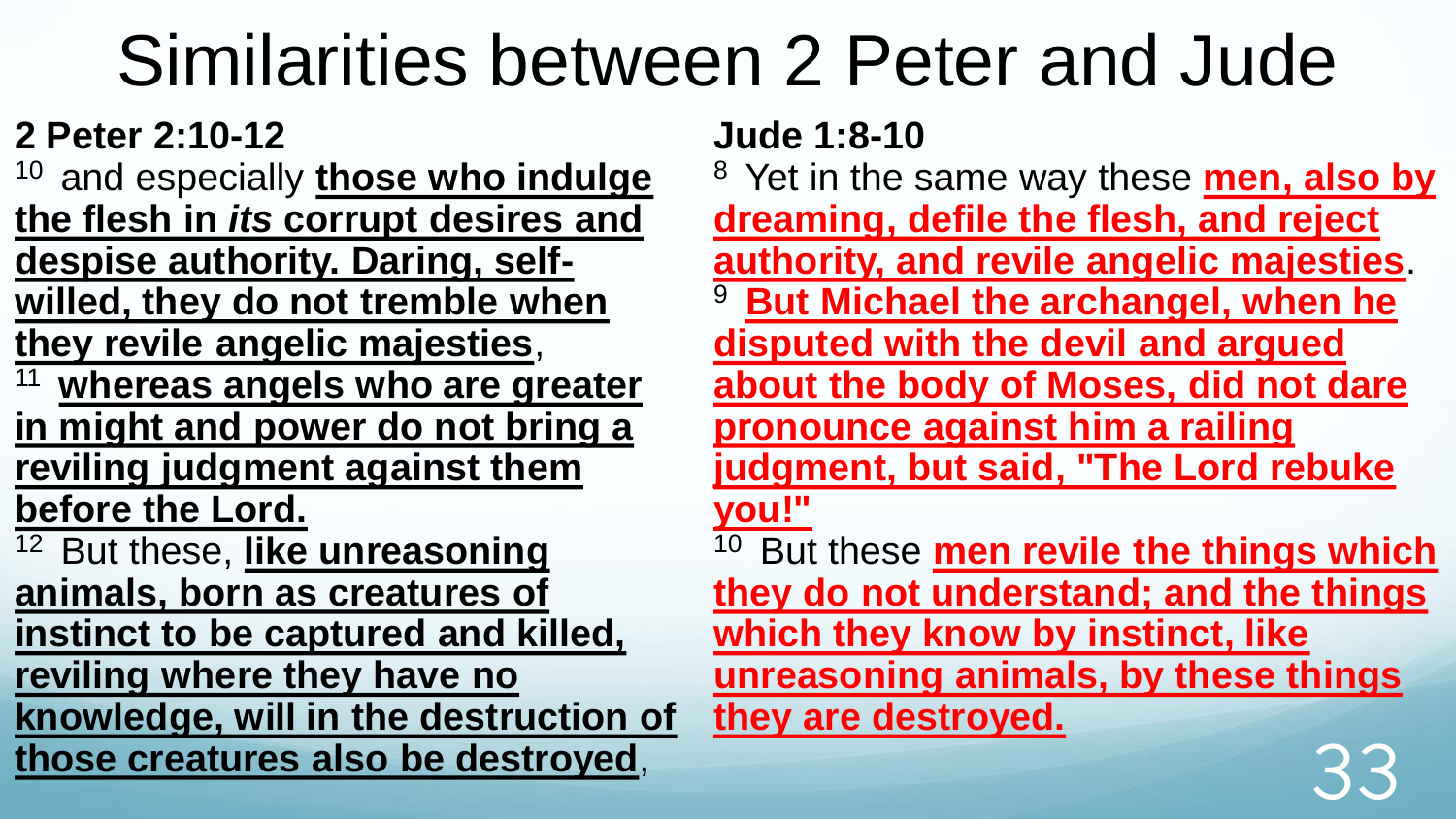#### **2 Peter 2:13**

 $13$  suffering wrong as the wages of doing wrong. **They count it a pleasure to revel in the daytime. They are stains and blemishes, reveling in their deceptions, as they carouse with you,**

#### **Jude 1:12**

<sup>12</sup>These are the **men who are hidden reefs in your love feasts when they feast with you without fear, caring for themselves**; clouds without water, carried along by winds; autumn trees without fruit, doubly dead, uprooted;

#### **2 Peter 2:15-16**

<sup>15</sup>**forsaking the right way, they have gone astray, having followed the way of Balaam, the** *son* **of Beor, who loved the wages of unrighteousness; <sup>16</sup>but he received a rebuke for his own transgression,** *for* a mute donkey, speaking with a voice of a man, restrained the madness of the prophet.

#### **Jude 1:11**

<sup>11</sup> Woe to them! **For they have gone the way of Cain, and for pay they have rushed headlong into the error of Balaam, and perished in the rebellion of Korah.** 

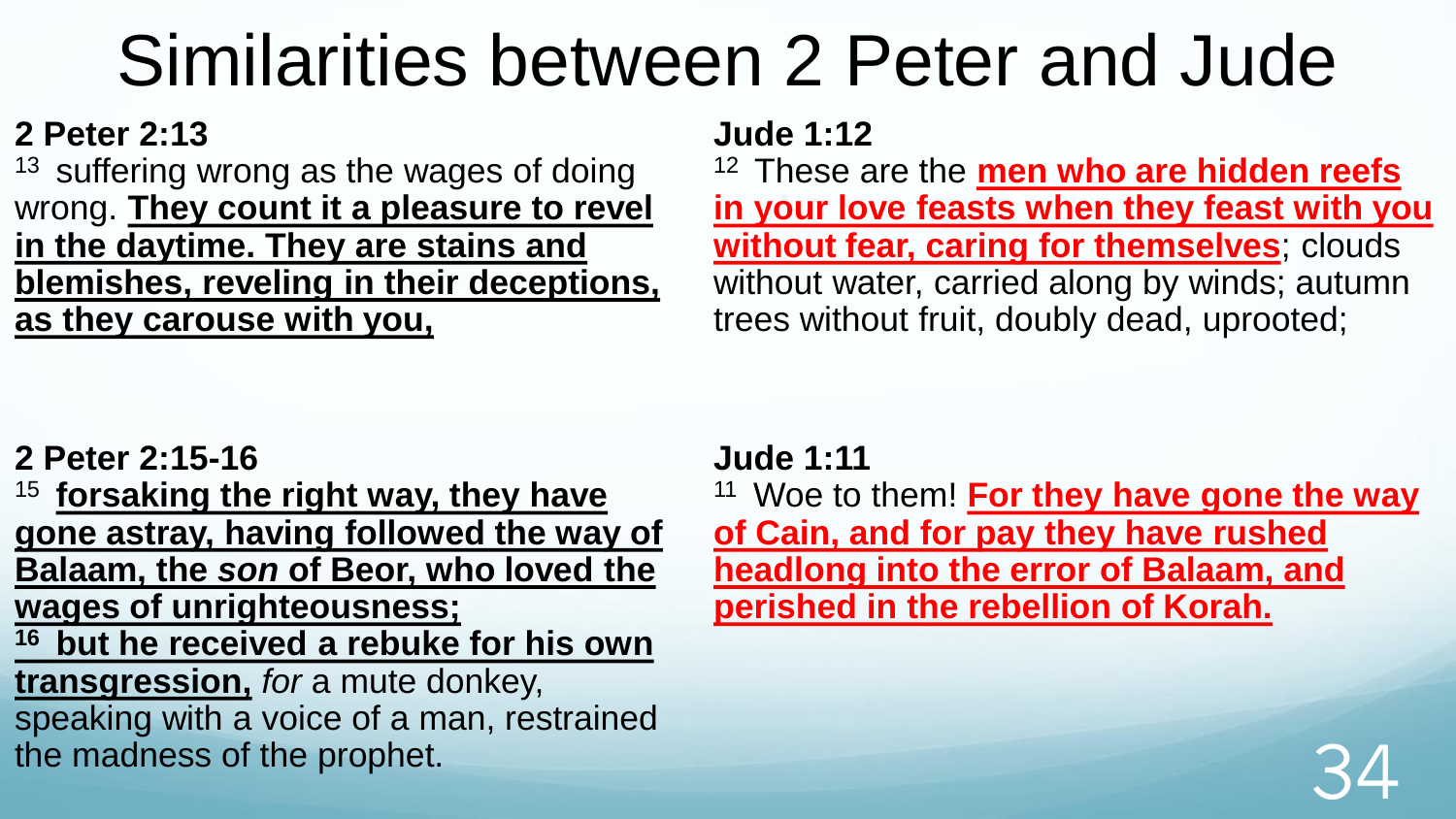**2 Peter 2:17**

**These are springs without water and mists driven by a storm, for whom the black darkness has been reserved.** 

**2 Peter 2:18** <sup>18</sup>**For speaking out arrogant** *words* **of vanity they entice by fleshly desires, by sensuality, those who barely escape from the ones who live in error,** 

**Jude 1:12-13** 

<sup>12</sup> These are the **men who are hidden reefs in your love feasts when they feast with you without fear, caring for themselves; clouds without water, carried along by winds; autumn trees without fruit, doubly dead, uprooted; <sup>13</sup>wild waves of the sea, casting up their own shame like foam; wandering stars, for whom the black darkness has been reserved forever.** 

**Jude 1:16** 

<sup>16</sup>**These are grumblers, finding fault, following after their** *own* **lusts; they speak arrogantly, flattering people for the sake of** *gaining an* **advantage.**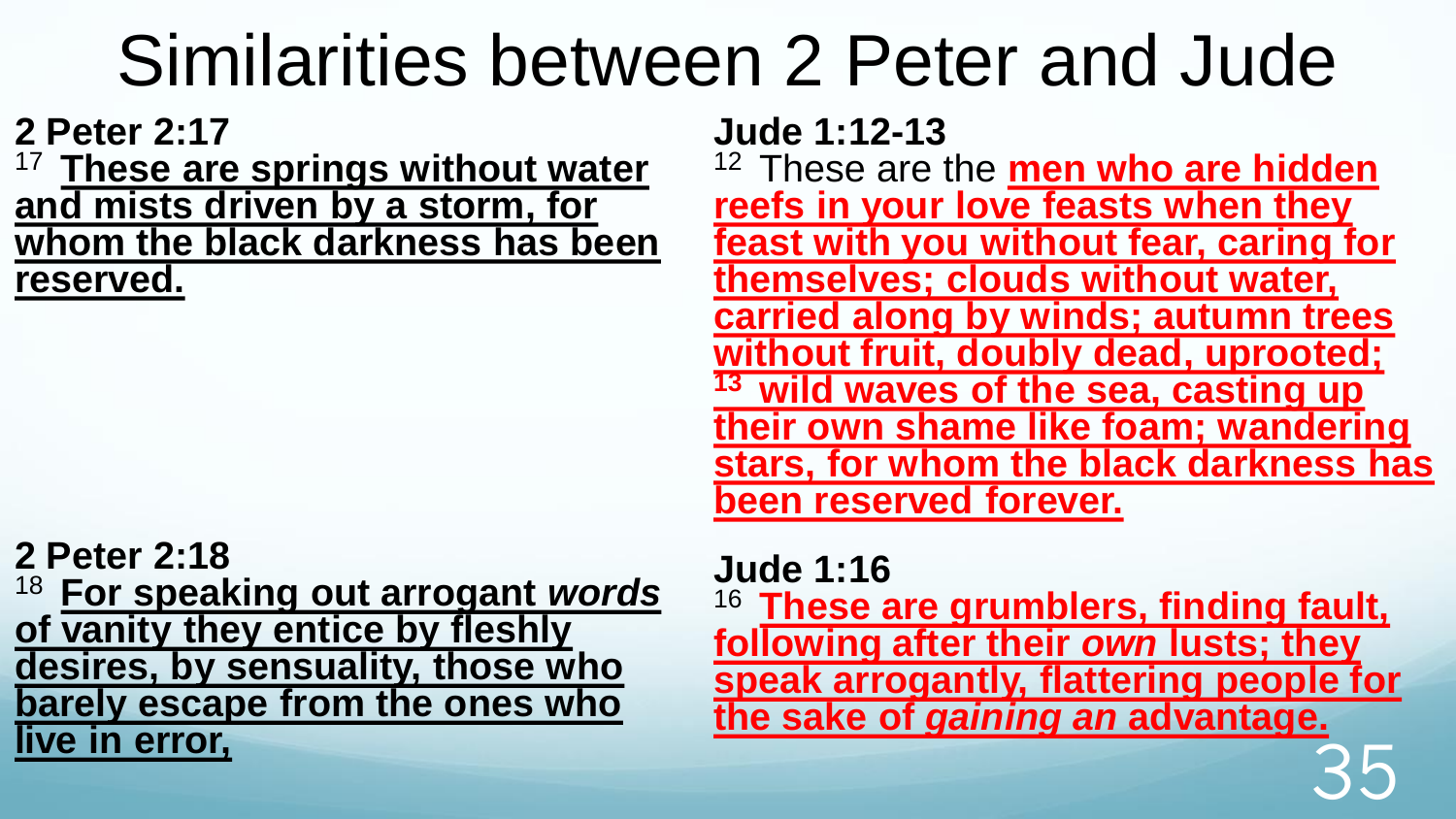### **2 Peter 3:1-2**

<sup>1</sup> This is now, beloved, the second letter I am writing to you in which **I am**  stirring up your sincere mind by

**way of reminder,** 

**<sup>2</sup>that you should remember the words spoken beforehand by the holy prophets and the commandment of the Lord and Savior** *spoken* **by your apostles.** 

#### **2 Peter 3:3**

<sup>3</sup>Know this first of all, that **in the last days mockers will come with** *their* **mocking, following after their own lusts,** 

**Jude 1:17** 

But you, beloved, ought to remember **the words that were spoken beforehand by the apostles of our Lord Jesus Christ,** 

**Jude 1:18** <sup>18</sup> that they were saying to you, **"In the last time there will be mockers, following after their own ungodly lusts."**